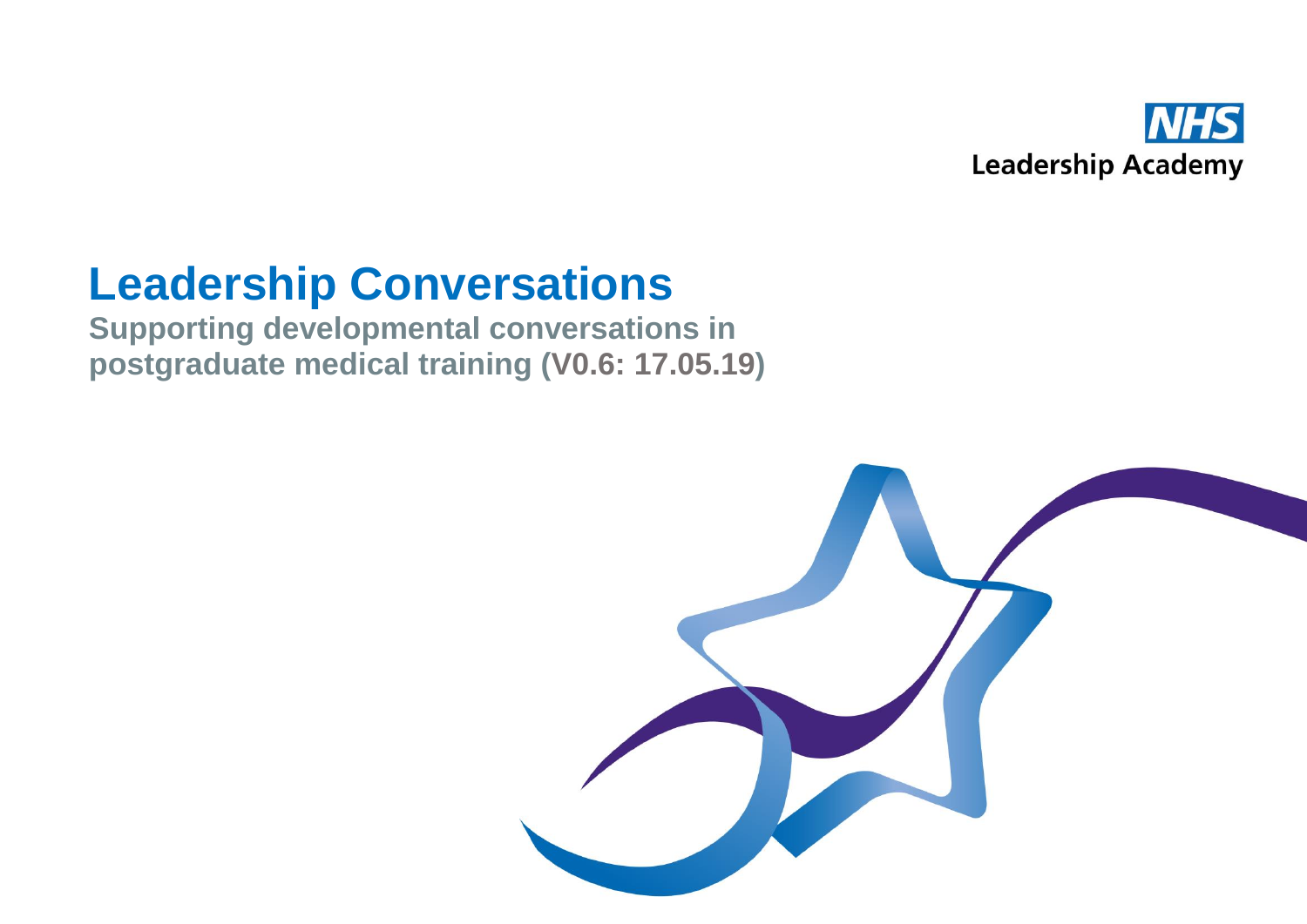### **Contents**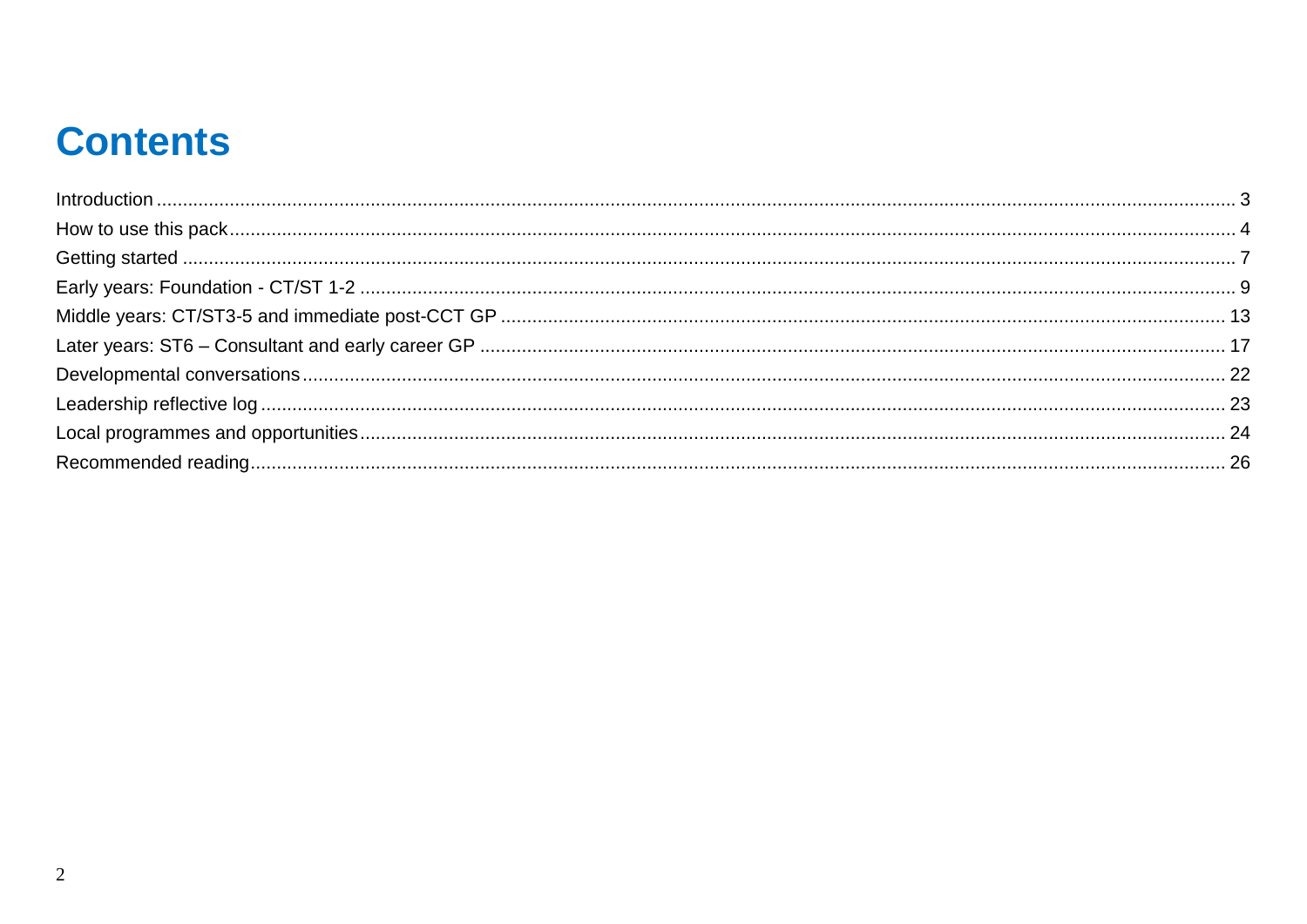### <span id="page-2-0"></span>**Introduction**

There is growing evidence that supports a strong relationship between the engagement of clinicians in the leadership task and a range of healthcare quality and outcomes (West M et al. 2015).

Healthcare delivery is now the responsibility of all individuals working collaboratively as distributed leaders within complex systems that cross disciplinary and organisational boundaries. Effective clinicians need to be able to work within *and* between these systems in order to deliver high quality effective care for patients and patient populations. In order to develop these skills, clinicians need to be exposed to a variety of learning opportunities within the domain of management and leadership.

On completion of training all doctors find that their work includes a significant element of leadership and management and for a small cohort it may well form a much larger component should they choose a career path of senior medical leadership. It should be acknowledged that leadership and management are not skills to be learnt in the closing months of postgraduate training, but to be developed during the entirety of training and beyond.

This resource pack is therefore designed to help trainees to develop competencies for the leadership roles they will assume during their training years and to prepare them for life as a senior doctor. It supports the need for practical experience in and reflection on their leadership and management during training and seeks to put theory into practice. The resource is flexible, meaning it can be used in its entirety, or to complement existing leadership and management training programmes. It is primarily designed to be used by postgraduate medical education supervisors as they integrate leadership learning into their conversations with trainees but can also be used independently by trainees.

It is stressed that merely undertaking a leadership or management activity is no evidence of leadership competency development unless the trainee has thought about it/ reflected/ received feedback **and** they have linked behaviours to an established leadership framework, such as the Medical Leadership Competency Framework or the Healthcare Leadership Model. A reflective template is included at the end of this resource pack to facilitate the reflective process.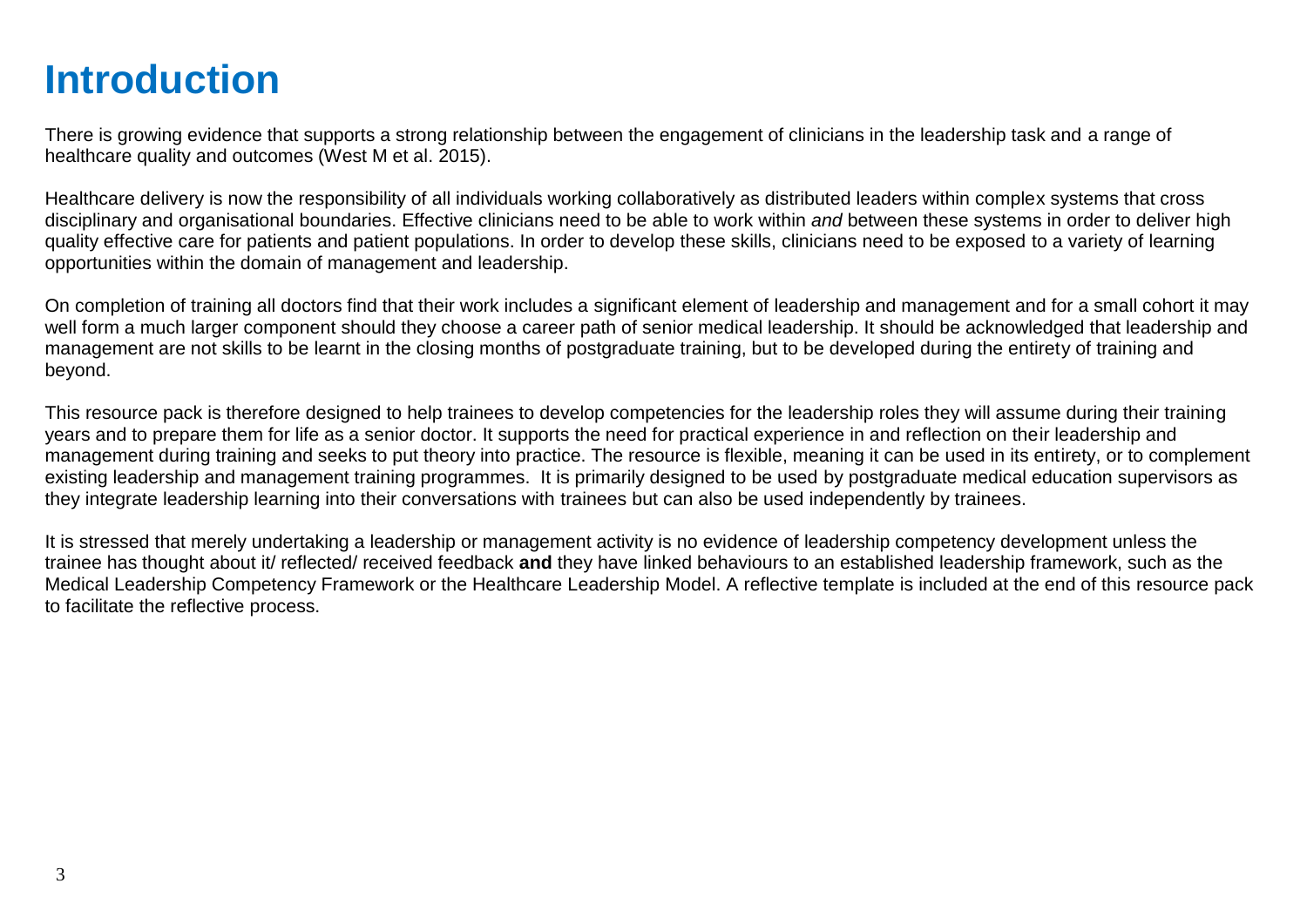## <span id="page-3-0"></span>**How to use this pack**

This resource pack is designed to support developmental conversations about leadership between supervisors and doctors in postgraduate training. It can be used year on year as the trainee progresses through the speciality programme.

### **The role of the trainee**

- All trainees at entry into specialty training and at the start of subsequent training years should carry out the NHS Leadership Academy [Healthcare Leadership Model \(HLM\) self-assessment tool.](file:///C:/Users/linda.wallace/AppData/Local/Microsoft/Windows/INetCache/Content.Outlook/ICJHL0AD/•%09https:/www.leadershipacademy.nhs.uk/resources/healthcare-leadership-model/supporting-tools-resources/healthcare-leadership-model-self-assessment-tool/)
- Based on the results of this self-assessment, trainees are expected to prioritise up to three leadership development areas from the nine domains each year. Trainees should then seek to gain experience and understanding of the specified leadership behaviours, reflecting on the way/s they are demonstrating/can demonstrate these behaviours in their day to day work and looking for development opportunities whilst making full use of the local and self-directed learning resources suggested. It will also be helpful for trainees to identify discrete projects or activities to enrich their experience of or exposure to particular leadership behaviours. The trainee's learning priorities and activities should be agreed with supervisors and regularly discussed throughout the year.
- At the end of the training vear, trainees are asked to complete a reflective log of their leadership learning, specifying their learning goals, activities and demonstrable development. These reflective logs may be uploaded to each trainee's ePortfolio for review at ARCP.
- Upon completion of training, trainees should aim to have covered each of the nine domains in this way.

### **The role of the educational supervisor**

- The supervisor's role is to ensure that trainees integrate learning about leadership throughout their training years.
- At the start of each training year, supervisors will agree with their trainees which HLM leadership behaviours (up to three) to prioritise for the year ahead. The results of the annual HLM self-assessment and related questions in the second column from pages 9 to 21 will help to identify these development priorities. This should be a joint decision and should take into account current work and opportunities within the organisation
- Together the trainee and supervisor will agree a plan for developing these behaviours; resources and signposting will be identified, and progress will be reviewed regularly. The opportunities identified in the third column on pages 9 through to 21 are designed to support with the identification of developmental activities.
- Evidence/demonstration of learning in these areas may be uploaded to each trainee's ePortfolio for review at ARCP every year. The format of evidence provided will be at the discretion of the trainee and supervisor.
- A summary description of progress could be incorporated into the educational supervisor's final report for ARCP.
- Supervisors will discuss progress with their trainees throughout the year, offering conversations to a) review developmental progress with the prioritised leadership behaviours and b) recognise the leadership they are demonstrating in their day to day work. The three reflective questions described in detail on page 23 will facilitate these conversations.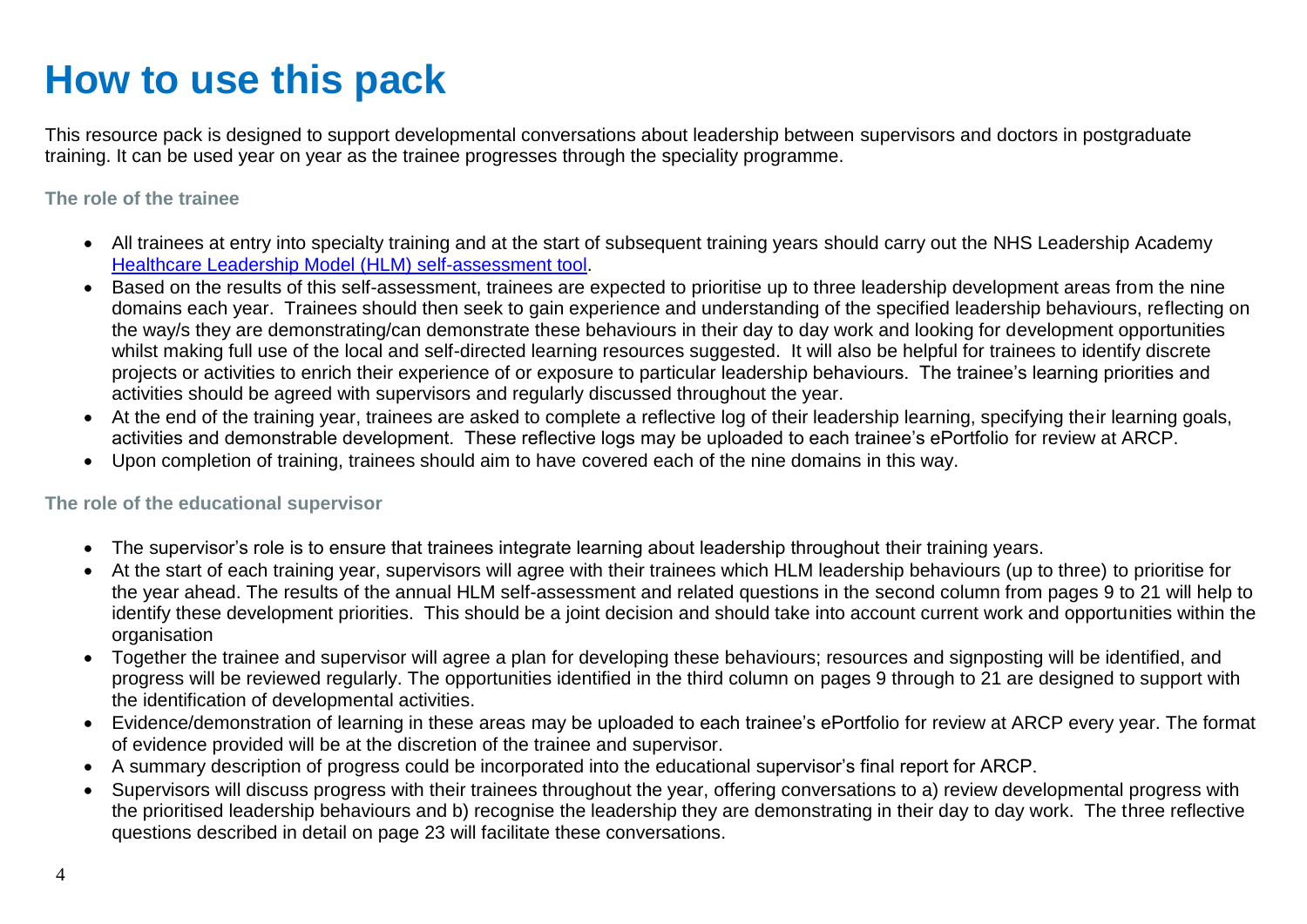These are:

*Tell me about how your behaviour has developed with leadership in mind? What have you observed and learned from others in respect of leadership behaviours? What have people told you about your leadership behaviours?*

- Within any given organisation, it may be useful for supervisors to come together and host face to face workshops with trainees to help solidify learning and exposure within certain domains, e.g., a face to face workshop around team working, exploring individual roles.
- For those trainees who demonstrate a natural flare or wish to take their learning in management and leadership further, trainers should discuss the options available in the 'taking it further section'.

### **Tiered learning**

The pack is based on the nine leadership dimensions of the Healthcare Leadership Model (HLM) and is structured to align with trainee experience. As the HLM advises, "all nine dimensions are important in an individual leadership role. However, the type of job you have, the needs of the people you work with and the context of your role within your organisation will all affect which dimensions are most important for you to use and develop." (p3) This equally applies to the level of proficiency a leader may need to demonstrate in each of the nine dimensions, ranging from Essential to Proficient, through to Strong and Exemplary. Yet, both to provide a developmental focus and because a junior doctor's experience, exposure and responsibility varies according to their training year, this guide relates the level of proficiency to early, middle and later years. So, whilst an Early Years' trainee will work on the Essential characteristics of the nine leadership dimensions, a Later Years' trainee will be aiming to develop the Strong characteristics.



In relation to the dimensions themselves, broadly speaking Early Year trainees will be concentrating on managing themselves, their workload and their team contribution, Middle Year trainees on team and project leadership and Later Year trainees on service, organisational and system leadership. Whilst development will be cumulative, the intention behind this approach is not to constrain development but to help both doctors in postgraduate training and their supervisors to focus and prioritise.

Other factors that might affect each trainee's leadership development agenda are their preferred learning style, experience or interest in a particular area.

### **Managing self**

As the HLM states "The way that we manage ourselves is a central part of being an effective leader. It is vital to recognise that personal qualities like self-awareness, self-confidence, self-control, self-knowledge, personal reflection, resilience and determination are the foundation of how we behave. Being aware of our strengths and limitations in these areas will have a direct effect on how we behave and interact with others, and they with us. Without this awareness, it will be much more difficult (if not impossible) to behave in the way research has shown that good leaders do.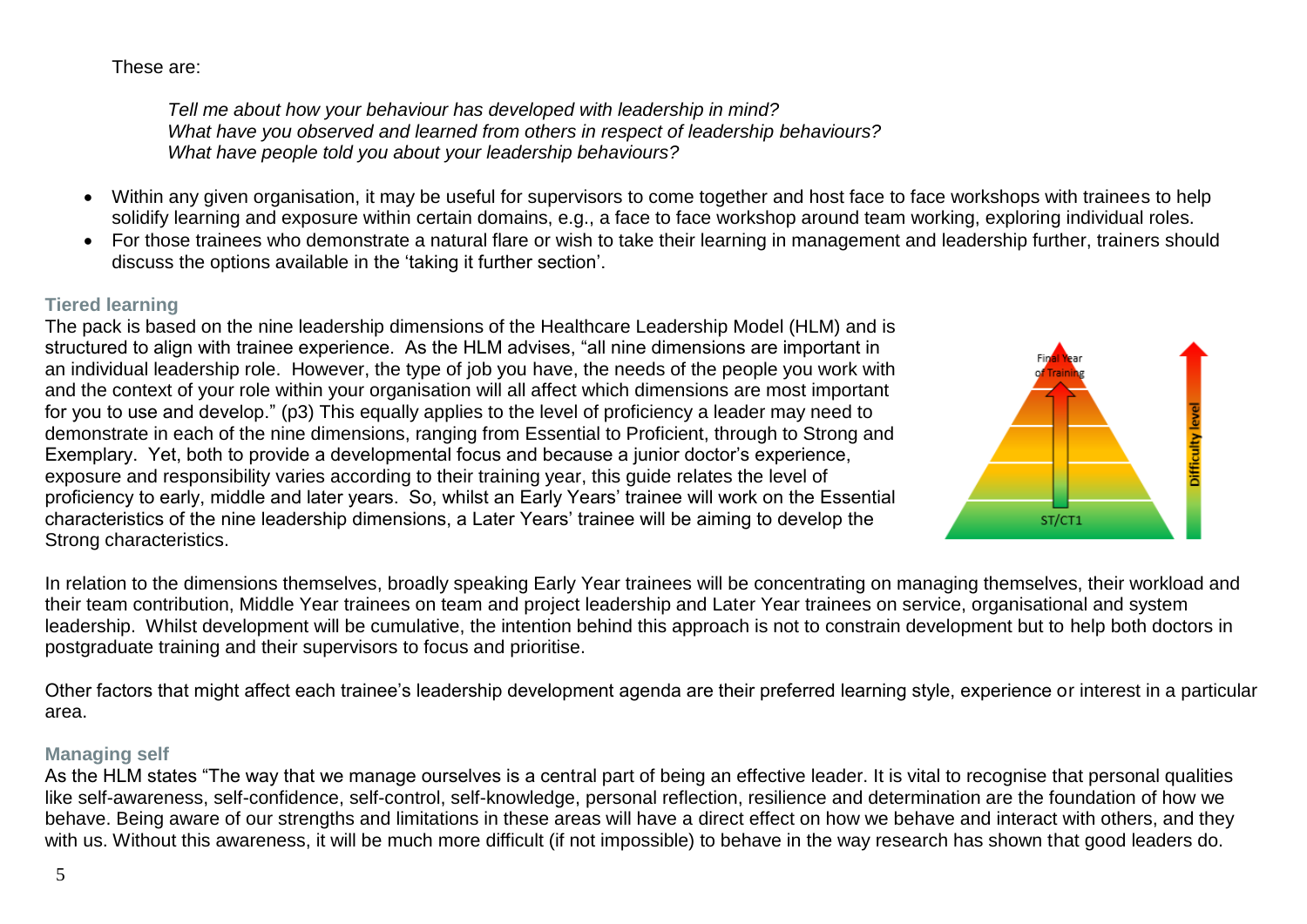This, in turn, will have a direct impact on our colleagues, any team we work in, and the overall culture and climate within the team as well as within the organisation. Whether we work directly with patients and service users or not, this can affect the care experience they have. Working positively on these personal qualities will lead to a focus on care and high-quality services for patients and service users, their carers and their families." (p3)

While personal qualities and managing self have not been separately highlighted in the Healthcare Leadership Model, aspects of both are features of the various dimensions. It is important to realise that areas identified for development within the model may be as much about how you manage yourself as about how you manage your behaviour and relate to other people It is with this in mind that we encourage all trainees to undertake the HLM self-assessment at the start of every training year, using the 360 version where this is available, and asking colleagues and supervisors for direct personal feedback on leadership effectiveness where it is not.

### **Supporting resources**

The pages that follow provide examples of activities or projects which can be undertaken at different stages in training to supplement day to day experience, where necessary and useful. Supervisors and trainees may wish to use and tailor these examples, or develop their own activities or projects depending on the specialty. We would also encourage using resources available within individual trusts to support workplace-based learning.

Most of the interventions and materials identified are either online tools or resources, the aim being for trainees to access the resources either individually or in groups at a time convenient to them and then hold discussions and reflections with their educational supervisor/ trainer, either in the workplace or via tutorials. The pack will be regularly updated, and new resources will be added as they become available. This blended approach to learning is centred on both self-assessed and peer learning, as well as by discussion with educational supervisors.

A Reflective Log template is provided on page 34, designed for the trainee to complete on their activities and learning throughout the year. By the end of the training programme, each trainee will have a collection of reflective logs to document their leadership development.

#### **Context**

As well as being mapped to the [NHS Healthcare Leadership Model,](https://www.leadershipacademy.nhs.uk/wp-content/uploads/2014/10/NHSLeadership-LeadershipModel-colour.pdf) the Pack aligns with the aspirations of [Developing People Improving Care](https://improvement.nhs.uk/documents/542/Developing_People-Improving_Care-010216.pdf) the national framework for improvement and leadership development, and meets the requirements of the GMC [Generic Professional Capabilities](https://www.gmc-uk.org/education/standards-guidance-and-curricula/standards-and-outcomes/generic-professional-capabilities-framework)  [framework](https://www.gmc-uk.org/education/standards-guidance-and-curricula/standards-and-outcomes/generic-professional-capabilities-framework)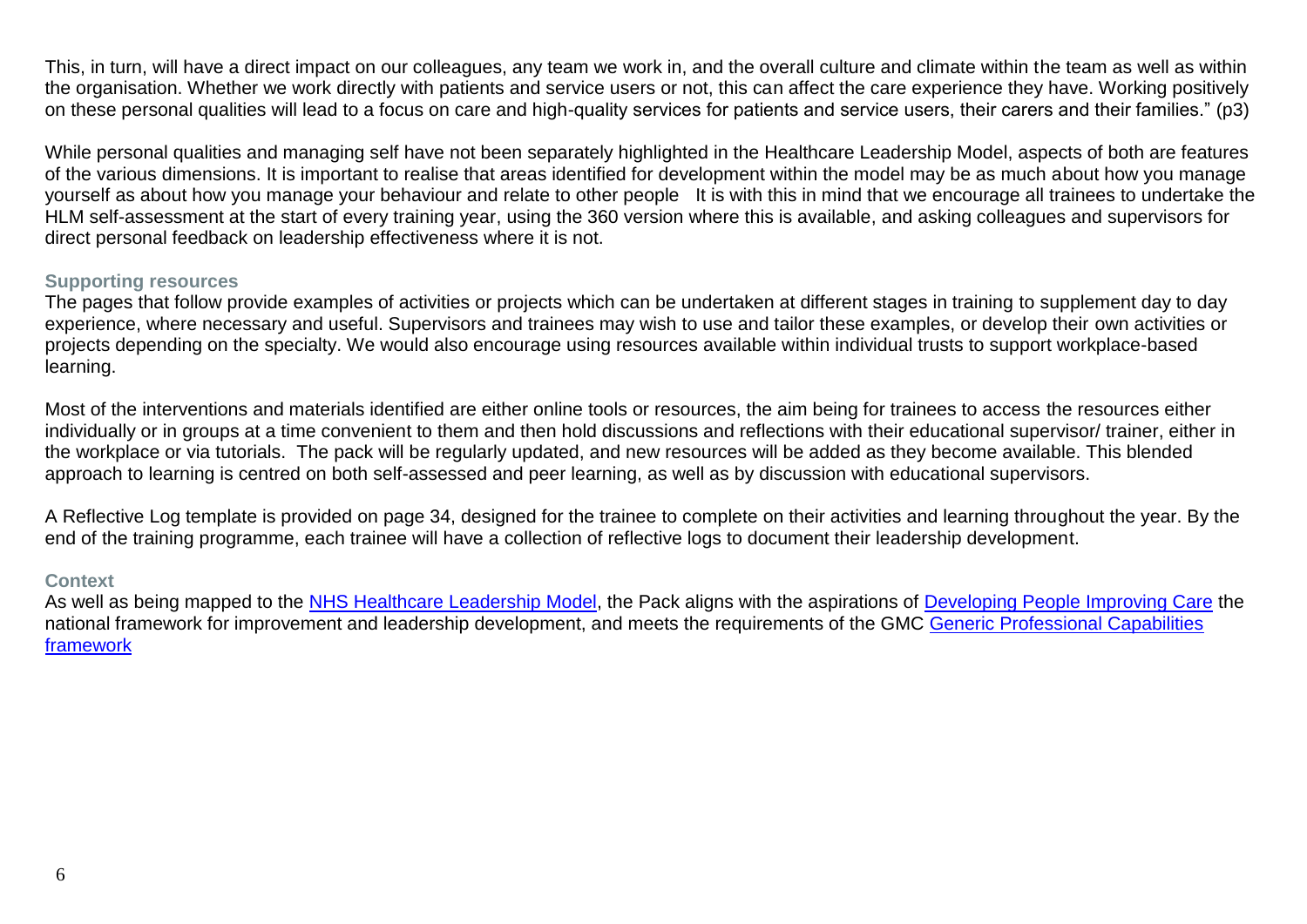### <span id="page-6-0"></span>**Getting started**

While the Healthcare Leadership Model describes nine important domains of leadership behaviour, it does not define what we mean by leadership. Accepting that there are many definitions and that any single interpretation will be contested, it is nonetheless helpful to offer a starting point for discussion, reflection and observation. Many writers distinguish leadership from management, emphasising the ways in which leadership is a social process whereas management is more technical; management does the thing right whilst leadership does the right thing. Effective health and care organisations, of course, need both yet it is leadership that is understood to create the conditions that shape the quality of care.

For the purpose of this document, we will take Spurgeon and Klaber's (2011) definition, which sees leadership as "a process of influence whereby those subject to it are inspired, motivated or become willing to undertake the tasks necessary to achieve an agreed goal." The nine dimensions of leadership behaviour described in the Healthcare Leadership Model offer us insight into and guidance on how to achieve this in practice.

Before identifying leadership development priorities for the year ahead, trainees are encouraged to familiarise themselves with their NHS leadership context through undertaking the activities below.

| <b>Understanding the NHS</b><br>leadership context   | <b>Developmental resources</b>                                                                                                                                                                                                                                                        |
|------------------------------------------------------|---------------------------------------------------------------------------------------------------------------------------------------------------------------------------------------------------------------------------------------------------------------------------------------|
| Understanding the health and<br>care system          | How the NHS in England is structured                                                                                                                                                                                                                                                  |
| The importance of leadership to<br>healthcare        | West M et al (2015) Leadership and Leadership Development in Healthcare: The Evidence Base.<br>'Evidence for Engagement'                                                                                                                                                              |
| Compassionate leadership                             | Leadership in Today's NHS<br>Gawande, A (2014) Being Mortal: Medicine and What Matters in the End, Deckle Edge                                                                                                                                                                        |
| Inclusion                                            | The six signature traits of inclusive leadership                                                                                                                                                                                                                                      |
| Publications, journals and<br>introductory resources | Radcliffe, S (2012) Leadership: Plain and Simple, FT Press<br>Mckimm, J & Swanwick, T (2017), ABC Clinical Leadership, Wiley Blackwell<br><b>BMJ Leader; Journal of Healthcare Leadership</b><br><b>Faculty of Medical Leadership and Management</b><br><b>NHS Leadership Academy</b> |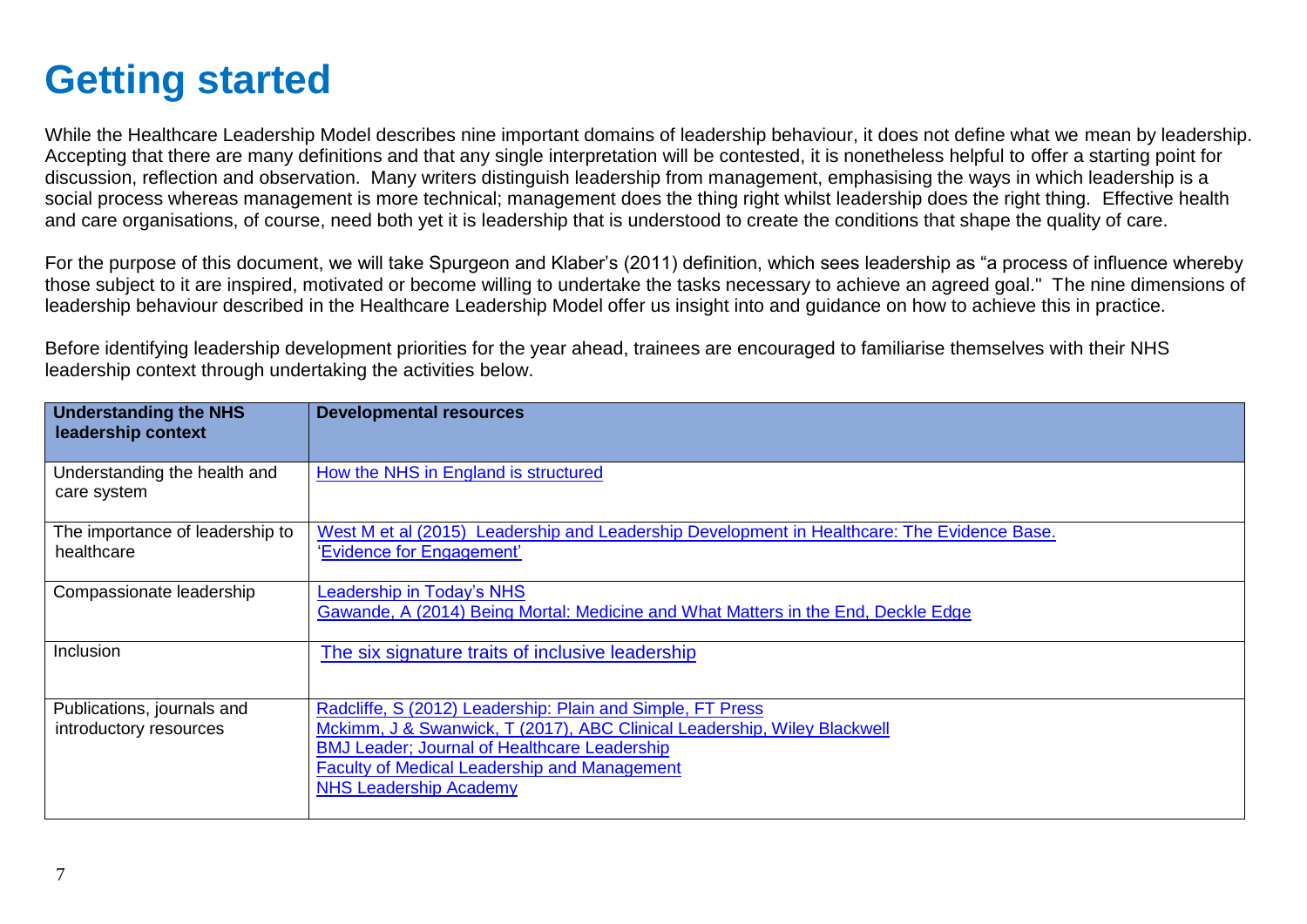<span id="page-7-0"></span>

| On reflection | The trainee is asked to write a reflective piece in each year of training to upload to the ARCP. Prior to doing so, it will be<br>useful for trainees to familiarise themselves with reflective writing through completing a short piece on any of the following<br>and reading the resource on reflective writing:                            |
|---------------|------------------------------------------------------------------------------------------------------------------------------------------------------------------------------------------------------------------------------------------------------------------------------------------------------------------------------------------------|
|               | What is my natural style of communication when not under pressure?<br>What is my style of communication when challenged?<br>How do I react to stress, criticism and how do I develop resilience?<br>How do others perceive me in non-stressful and stressful situations?<br>How do I challenge myself to learn things outside my comfort zone? |
|               | The Reflective practice toolkit from the Academy of Medical Royal Colleges aims to facilitate best practice in the<br>documentation of reflection on a variety of activities and events.                                                                                                                                                       |

Once a trainee has sufficient familiarity with the nature of leadership, the importance of reflection and the context of the NHS, they are then ready to undertake a [leadership self-assessment](https://www.leadershipacademy.nhs.uk/resources/healthcare-leadership-model/supporting-tools-resources/healthcare-leadership-model-self-assessment-tool/) as the first step to determining their development agenda for the year ahead. After completing and reflecting on the self-assessment, trainees and supervisors should identify suitable leadership learning priorities from the appropriate sections of this resource pack.

The behaviours on which to focus, together with suggested activities and resources have been broken down into three continuous stages:





Early years: Foundation-CT/ST1-2 Middle years: ST3-5

and immediate post-CCT GPs



Later years: ST6 to 2 years post-CCT and early career GPs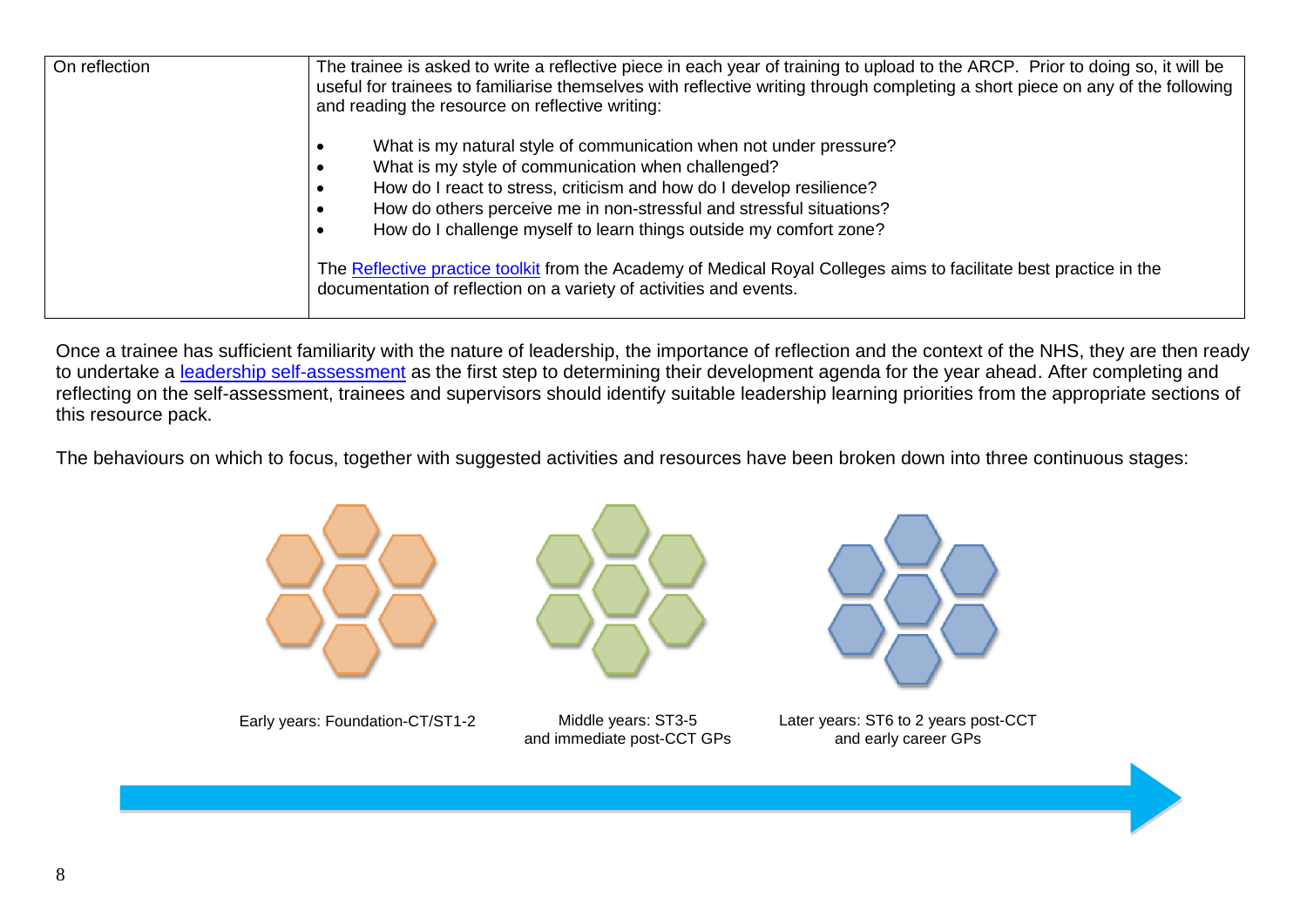## **Early years:** Foundation - CT/ST 1-2

During the early years of postgraduate training, trainees are advised to concentrate on develop the leadership skills and approaches that enable them to manage themselves, their workload and their team contribution.

| <b>HLM Domain</b>                     | <b>Behaviours to demonstrate</b>                                                                                                                                                                                                                                                                                              | <b>Indicative development</b><br>activities                                                                                                                                                                                                                                                                                                                                                                                       | <b>Developmental resources</b>                                                                                                                                                                                                                                                                                                                                                                                                                           |
|---------------------------------------|-------------------------------------------------------------------------------------------------------------------------------------------------------------------------------------------------------------------------------------------------------------------------------------------------------------------------------|-----------------------------------------------------------------------------------------------------------------------------------------------------------------------------------------------------------------------------------------------------------------------------------------------------------------------------------------------------------------------------------------------------------------------------------|----------------------------------------------------------------------------------------------------------------------------------------------------------------------------------------------------------------------------------------------------------------------------------------------------------------------------------------------------------------------------------------------------------------------------------------------------------|
| <b>Inspiring</b><br>shared<br>purpose | <b>Staying true to NHS principles and</b><br>values<br>Do I act as a role model for belief<br>1.<br>in and commitment to the service?<br>2.<br>Do I focus on how what I do<br>contributes to and affects patient<br>care or other service users?<br>Do I enable colleagues to see the<br>3.<br>wider meaning in what they do? | Review the many ways in<br>$\bullet$<br>which your work affects<br>patients' lives.<br>Familiarise with patient<br>$\bullet$<br>feedback on services.<br>Shadow a Trust<br>$\bullet$<br><b>Governor/Patient Leader</b><br>Read the NHS constitution<br>$\bullet$                                                                                                                                                                  | NHS England's information about feedback on<br>$\bullet$<br>services, including the <b>Friends and Family</b> Survey<br>Simon Sinek's Ted Talk on How Great Leaders Inspire<br>Action<br><b>The NHS Constitution</b><br>$\bullet$<br>Take me to your leader - Lilly Lecture by Baroness<br>Julia Cumberledge<br>'Top tips' on <b>How to get involved with leadership and</b><br>management as a student and foundation doctor? by<br>Christina Whitehead |
| <b>Leading with</b><br>care           | Caring for the team<br>Do I notice negative or unsettling<br>1.<br>emotions in the team and act to put<br>the situation right?<br>Do my actions demonstrate that the<br>2.<br>health and wellbeing of my team are<br>important to me?<br>Do I carry out genuine acts of<br>3.<br>kindness for my team?                        | Reflect on the messages<br>$\bullet$<br>your actions convey - are<br>you acting as if the health<br>and wellbeing of your team<br>are important to you?<br>Observe how other leaders<br>convey this in practice.<br>Spend some time noticing<br>how others' emotions<br>influence their work. When<br>you notice negative emotions<br>in a colleague, intervene to<br>address the situation and<br>reflect on your effectiveness. | Leadership That Gets Results by Daniel Goleman<br>$\bullet$<br>Ballatt, J and Campling, P (2011) Intelligent<br>$\bullet$<br>Kindness: Reforming the Culture of Healthcare.<br><b>RCPsych Publications</b>                                                                                                                                                                                                                                               |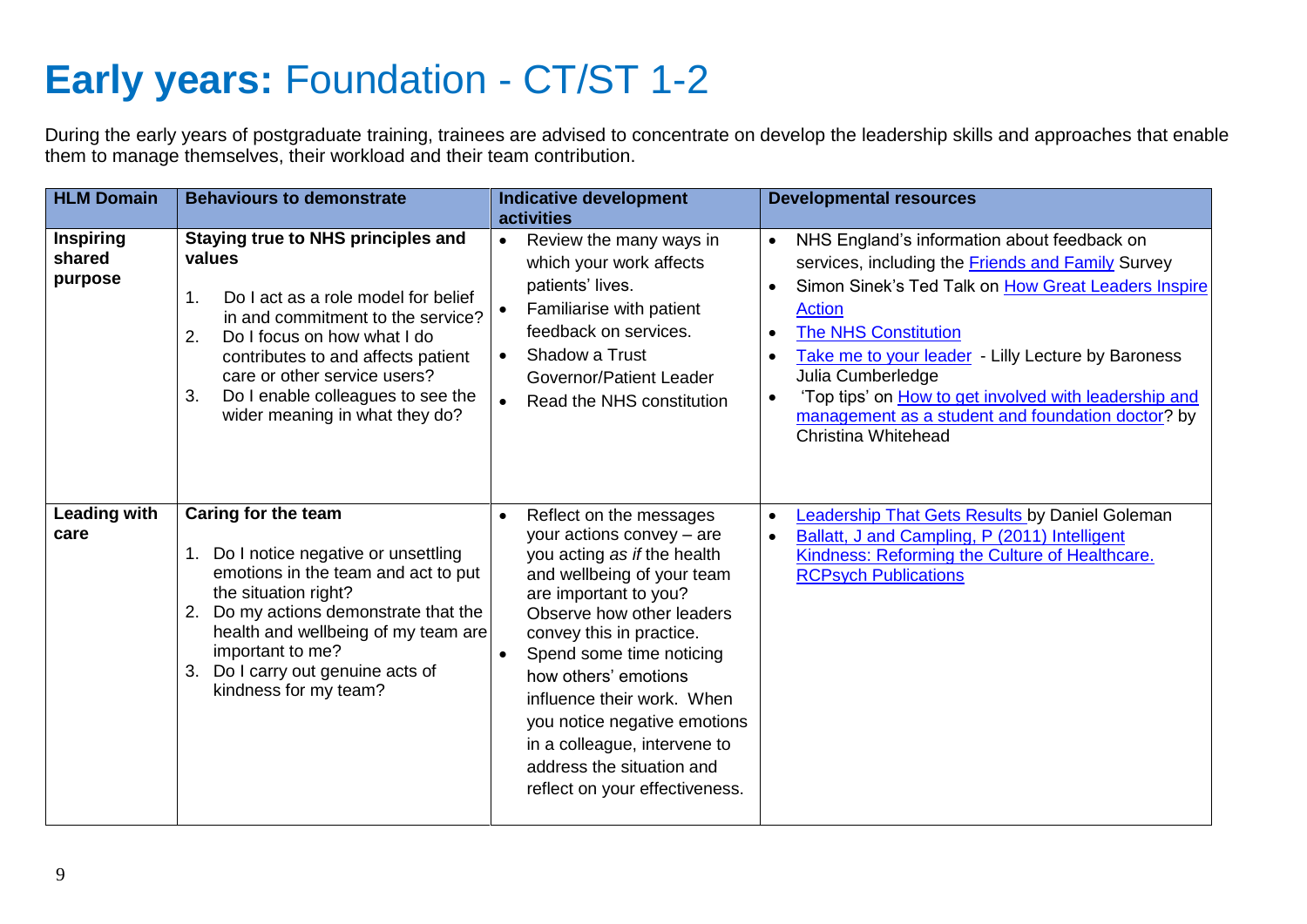| <b>Evaluating</b><br>information | <b>Gathering data</b><br>1. Do I collect feedback from service<br>users?<br>2. Do I collect and record the essential<br>data for my area of work accurately<br>and on time?<br>3. Am I regularly thinking about ways<br>to do my job more effectively?<br>4. Can I see patterns that help me to<br>do things better, more efficiently or<br>with less waste?                 |           | <b>Contact your Trust Quality</b><br>Improvement Lead to discuss<br>how feedback is collected<br>and used.<br>Review data from feedback to<br>consider patterns and<br>potential improvements.                                                                                                                                                                                                                                                                           | $\bullet$                           | NHS Improvement's Patient experience improvement<br>framework                                                                                                                                               |
|----------------------------------|------------------------------------------------------------------------------------------------------------------------------------------------------------------------------------------------------------------------------------------------------------------------------------------------------------------------------------------------------------------------------|-----------|--------------------------------------------------------------------------------------------------------------------------------------------------------------------------------------------------------------------------------------------------------------------------------------------------------------------------------------------------------------------------------------------------------------------------------------------------------------------------|-------------------------------------|-------------------------------------------------------------------------------------------------------------------------------------------------------------------------------------------------------------|
| <b>Connecting</b><br>our service | Recognising how my area of work<br>relates to other parts of the system<br>1. Do I understand the formal structure<br>of my area of work and how it fits<br>with other teams?<br>2. Do I keep up to date with changes in<br>the system to maintain efficiency?<br>3. Do I hand over effectively to others<br>and take responsibility for continuity<br>of service provision? |           | Complete a dependency<br>map, showing who depends<br>on your areas of work and<br>who you depend on. From<br>this, plan which areas you<br>need to strengthen<br>relationships with to benefit<br>patient care.<br><b>Review NHSI's Model</b><br>Hospital and reflect on the<br>implications for your Trust.<br>Review and improve the<br>effectiveness of your<br>handovers.<br>Consider the patient journey<br>through your area of work and<br>plan for improvements. | $\bullet$<br>$\bullet$<br>$\bullet$ | The organisational chart for your Trust<br><b>NHSI's Model Hospital</b><br><b>Patient Journeys: The Process of Clinical Redesign</b>                                                                        |
| <b>Sharing the</b><br>vision     | <b>Communicating to create credibility</b><br>and trust<br>1. Am I visible and available to my<br>team?                                                                                                                                                                                                                                                                      | $\bullet$ | Review how visible and<br>available you are to your<br>team, asking colleagues for<br>feedback on both. Develop<br>and implement an action plan<br>for improvement.                                                                                                                                                                                                                                                                                                      | $\bullet$<br>$\bullet$<br>$\bullet$ | Myers Briggs Type Indicator; contact your Local<br><b>Leadership Academy to explore further.</b><br><b>Learning Style Explained, Learning Style</b><br>Questionnaire<br>The work of <b>Albert Mehrabian</b> |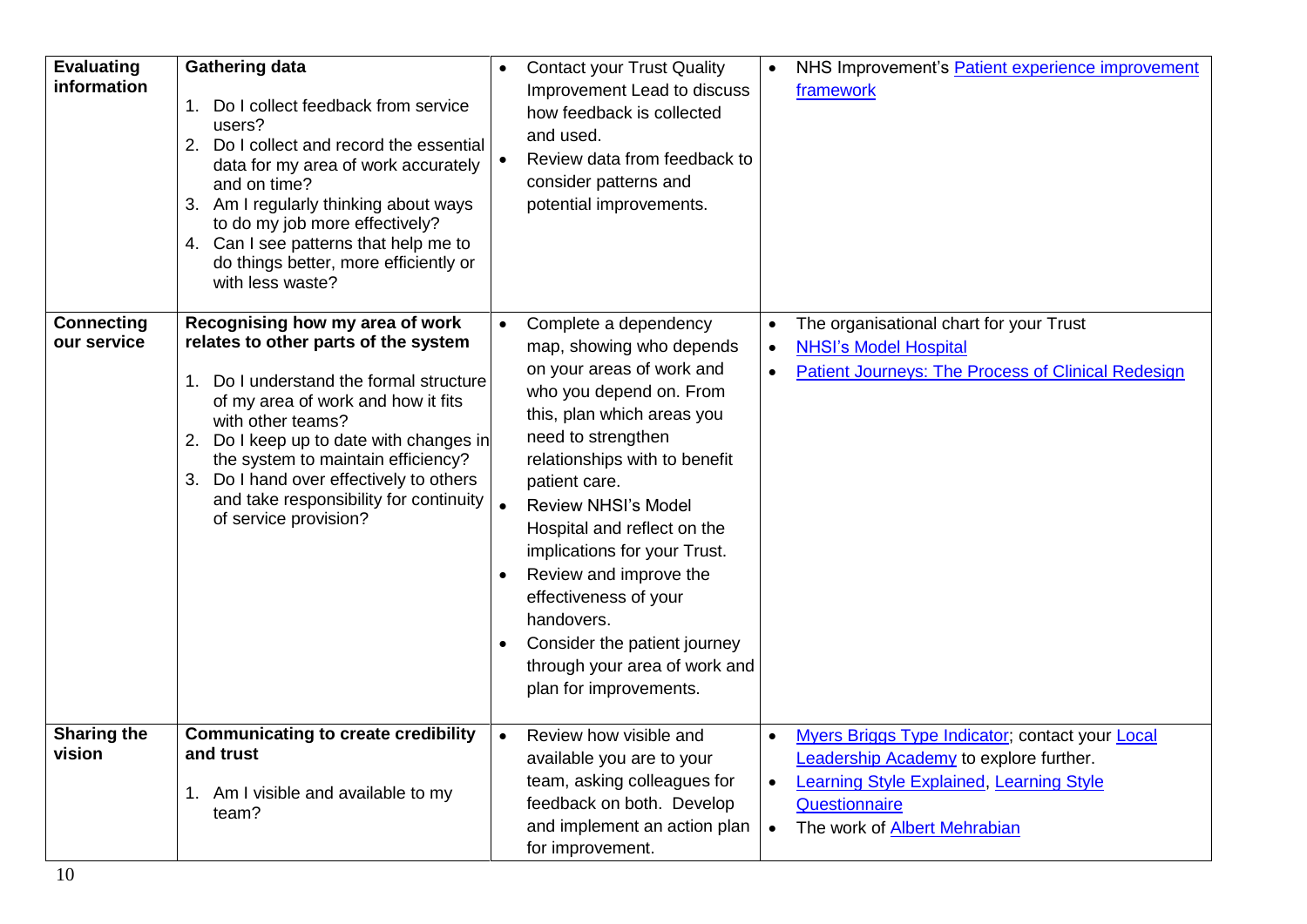|                                 | 2. Do I communicate honestly,<br>appropriately and at the right time<br>with people at all levels?<br>Am I helping other people<br>3.<br>appreciate how their work<br>contributes to the aims of the team<br>and the organisation?<br>Do I break things down and explain<br>4.<br>clearly?                                            | $\bullet$                           | Explain more of the context<br>and connections in<br>colleagues' everyday work.                                                                                                                                                                                                                             | $\bullet$                                                     | Assessment and Diagnostic tools from the FMLM                                                                                                                                                                                                                                                                                                                                        |
|---------------------------------|---------------------------------------------------------------------------------------------------------------------------------------------------------------------------------------------------------------------------------------------------------------------------------------------------------------------------------------|-------------------------------------|-------------------------------------------------------------------------------------------------------------------------------------------------------------------------------------------------------------------------------------------------------------------------------------------------------------|---------------------------------------------------------------|--------------------------------------------------------------------------------------------------------------------------------------------------------------------------------------------------------------------------------------------------------------------------------------------------------------------------------------------------------------------------------------|
| <b>Engaging the</b><br>team     | Involving the team<br>Do I recognise and actively<br>appreciate each person's unique<br>perspectives and experience?<br>Do I listen attentively to my team<br>and value their suggestions?<br>Do I ask for contributions from my<br>3.<br>team to raise their engagement?                                                             | $\bullet$<br>$\bullet$              | Hold a team meeting to<br>invite, explore and action<br>ideas for service<br>improvement.<br>Ensure there are regular<br>opportunities for team<br>members to offer suggestions.                                                                                                                            | $\bullet$<br>$\bullet$<br>$\bullet$<br>$\bullet$<br>$\bullet$ | eadership and listening blog<br>Teamwork a user's quide from BMJ Learning<br>Communication and Engagement from the Junior<br>Doctor Representative Groups from the FMLM<br><b>Crossing Professional Boundaries from the FMLM</b><br>Running a Junior Doctor Representative Group from<br>the FMLM                                                                                    |
| <b>Holding to</b><br>account    | <b>Setting clear expectations</b><br>Do I take personal responsibility for<br>my own performance?<br>Do I specify and prioritise what is<br>2.<br>expected of individuals and the<br>team?<br>3. Do I make tasks meaningful and<br>link them to organisational goals?<br>Do I make sure individual and team<br>4.<br>goals are SMART? | $\bullet$<br>$\bullet$<br>$\bullet$ | Initiate progress reviews with<br>leaders to update and assure<br>them about work to date.<br>Help colleagues to manage<br>their workloads by clarifying<br>priorities.<br>Schedule in regular individual<br>and team meetings with<br>colleagues to review<br>progress and performance.<br>Chair a meeting | $\bullet$<br>$\bullet$<br>$\bullet$<br>$\bullet$<br>$\bullet$ | Time management to enable colleagues from<br><b>Business Balls</b><br>Advanced Time Management virtual seminar from<br>the Foundation of Nursing Leadership<br><b>Edward Jenner Programme</b><br><b>SMART</b> goals template<br>Top Tips for 'Chairing a meeting' blog by Dr Judith<br>Tweedie from the FMLM<br><b>Medical Appraisal Scenarios resources from the</b><br><b>FMLM</b> |
| <b>Developing</b><br>capability | Providing opportunities for people<br>development                                                                                                                                                                                                                                                                                     | $\bullet$                           | Agree a leadership<br>development plan for yourself<br>with your Supervisor for the<br>year ahead, taking care to                                                                                                                                                                                           | $\bullet$<br>$\bullet$<br>$\bullet$                           | Receive coaching by contacting your Local<br><b>Leadership Academy</b><br>Developing a growth mind-set by Carol Dweck<br>The Developing People Improving Care Framework                                                                                                                                                                                                              |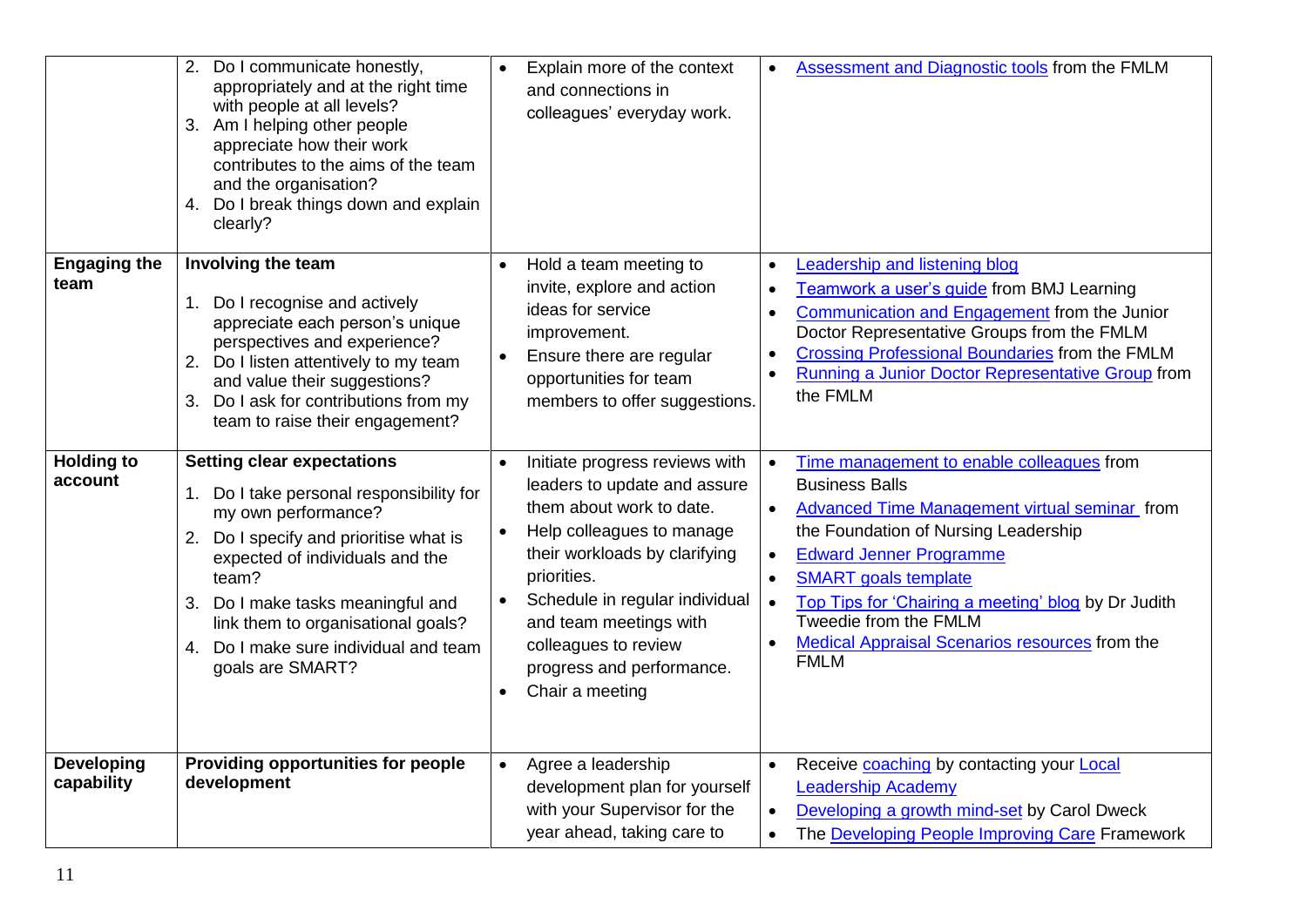|                            | Do I often look for opportunities to<br>develop myself and learn things<br>outside my comfort zone?<br>Do I understand the importance and<br>2.<br>impact of people development?<br>Do I build people development into<br>3.<br>my planning for my team?                                                                                                 | set yourself significant<br>challenges.<br>Include a conversation about<br>what colleagues want to<br>learn or develop in the year<br>ahead when planning<br>workload.<br>Undertake mentoring for<br>$\bullet$<br>physician associate students                                                                                                                                                                                                                                                                                                                                                                                                                                                  | Understanding how mentoring can benefit your<br>$\bullet$<br>career by the FMLM<br>The mentor network from the FMLM<br>$\bullet$<br>What can coaching do for you by Alexis Hutson from<br>the FMLM                                                                                                                                                                                                                                                                                                                                                                                                                                                                                                                                                                                                                     |
|----------------------------|----------------------------------------------------------------------------------------------------------------------------------------------------------------------------------------------------------------------------------------------------------------------------------------------------------------------------------------------------------|-------------------------------------------------------------------------------------------------------------------------------------------------------------------------------------------------------------------------------------------------------------------------------------------------------------------------------------------------------------------------------------------------------------------------------------------------------------------------------------------------------------------------------------------------------------------------------------------------------------------------------------------------------------------------------------------------|------------------------------------------------------------------------------------------------------------------------------------------------------------------------------------------------------------------------------------------------------------------------------------------------------------------------------------------------------------------------------------------------------------------------------------------------------------------------------------------------------------------------------------------------------------------------------------------------------------------------------------------------------------------------------------------------------------------------------------------------------------------------------------------------------------------------|
| Influencing for<br>results | Engaging with others to convince or<br>persuade<br>1. Am I respectful in all<br>circumstances?<br>Do I listen to different views?<br>2.<br>Do I share issues and information to<br>3.<br>help other people understand my<br>thinking?<br>4. Do I develop and present well-<br>reasoned arguments?<br>5. Do I avoid jargon and express<br>myself clearly? | Provide evidence of<br>$\bullet$<br>attendance and contribution<br>to clinical governance<br>meetings.<br>Investigating an incident;<br>learning about root cause<br>analysis - trainees can spend<br>time with senior colleagues<br>working through the process<br>of how a serious incident (SI)<br>is investigated, using real<br>examples and how a timeline<br>of events is constructed, and<br>root cause analysis is<br>performed to discover why an<br>incident has occurred.<br>Writing and implementing a<br>business case, e.g. bid to<br>purchase a new piece of<br>equipment with consideration<br>of the various funding<br>avenues, such as NHS<br>funding or charitable funding | Listening and levels of listening<br><b>Advocacy and inquiry by Chris Argyris</b><br>The Art of Powerful Questions<br>$\bullet$<br>Influencing styles by John Hunt<br>$\bullet$<br>Respecting difference<br><b>Healthcare Equality and Diversity online module</b><br>$\bullet$<br>The Danger of Wilful Blindness TED talk from<br>$\bullet$<br>Margaret Heffernan<br>What does my headscarf mean to you TED talk from<br>$\bullet$<br>Yassmin Abdel-Magied<br>Implicit bias podcast from the BBC<br>$\bullet$<br>Jayne-Anne Gadhia's podcast from the BBC<br>$\bullet$<br>Women in Leadership TED talk from Sheryl<br>$\bullet$<br>Sandberg<br>Why Gender Equality is Good for Everyone -<br>$\bullet$<br>including men TED talk from Michael Kimmel<br>The power of Introverts TED talk from Susan Cain<br>$\bullet$ |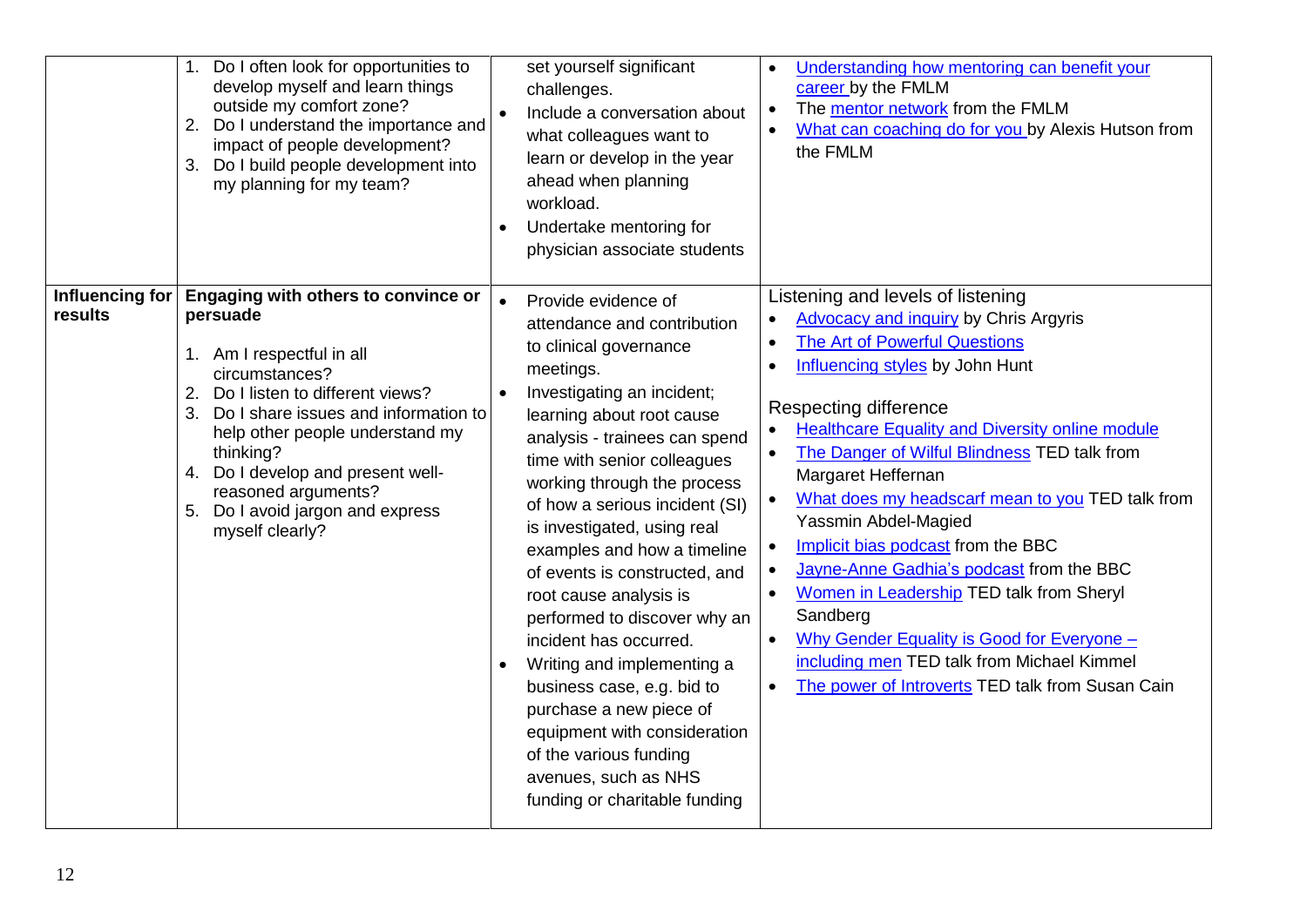## <span id="page-12-0"></span>**Middle years:** CT/ST3-5 and immediate post-CCT GP

During the middle years, trainees will be building on their early years' leadership learning and concentrating on developing their team and project leadership.

| <b>HLM Domain</b>                     | <b>Behaviours to demonstrate</b>                                                                                                                                                                                                                                                                                                                                                                                        | <b>Indicative development</b>                                                                                                                                                                                                                                                                                                                                                                                         | <b>Developmental resources</b>                                                                                                                                                                                 |
|---------------------------------------|-------------------------------------------------------------------------------------------------------------------------------------------------------------------------------------------------------------------------------------------------------------------------------------------------------------------------------------------------------------------------------------------------------------------------|-----------------------------------------------------------------------------------------------------------------------------------------------------------------------------------------------------------------------------------------------------------------------------------------------------------------------------------------------------------------------------------------------------------------------|----------------------------------------------------------------------------------------------------------------------------------------------------------------------------------------------------------------|
| <b>Inspiring</b><br>shared<br>purpose | Holding to principles and values<br>under pressure<br>Do I behave consistently and<br>make sure that others do so even<br>when we are under pressure?<br>Do I inspire others in tough times<br>2.<br>by helping them to focus on the<br>value of their contribution?<br>Do I actively promote values of<br>3.<br>service in line with NHS<br>principles?                                                                | <b>activities</b><br>Offer support to colleagues<br>$\bullet$<br>under pressure by providing a<br>steadying, calming influence.<br>Consciously remind<br>$\bullet$<br>colleagues about the<br>importance of the work they<br>are doing.<br>Appreciatively acknowledge<br>others' good work.<br>Identify how pressure<br>$\bullet$<br>influences your behaviour and<br>work out how best to manage<br>your resilience. | Managing self under pressure:<br>Managing Yourself section of the London Leadership<br>Academy Leadership Toolkit<br>Self care from Guy's and St Thomas'<br>$\bullet$<br>Resilience questionnaire<br>$\bullet$ |
| <b>Leading with</b><br>care           | <b>Recognising underlying reasons</b><br>for behaviour<br>Do I understand the underlying<br>reasons for my behaviour and<br>recognise how it affects my team?<br>Can I 'read' others, and act with<br>2.<br>appropriate empathy, especially<br>when they are different from me?<br>Do I help my colleagues to make<br>3.<br>the connection between the way<br>they feel and the quality of<br>the service they provide? | Contrast how you're feeling<br>when you're working well and<br>less well. Reflect on any<br>differences in your mood and<br>feelings.<br>Observe how you react to the<br>different moods and emotions<br>of leaders you work with.<br>Find an opportunity to help a<br>colleague recognise the link<br>between their emotion and<br>their impact.                                                                     | Social Systems as a Defence Against Anxiety by<br>$\bullet$<br><b>Isabel Menzies Lyth</b><br><b>5 Drivers Questionnaire</b>                                                                                    |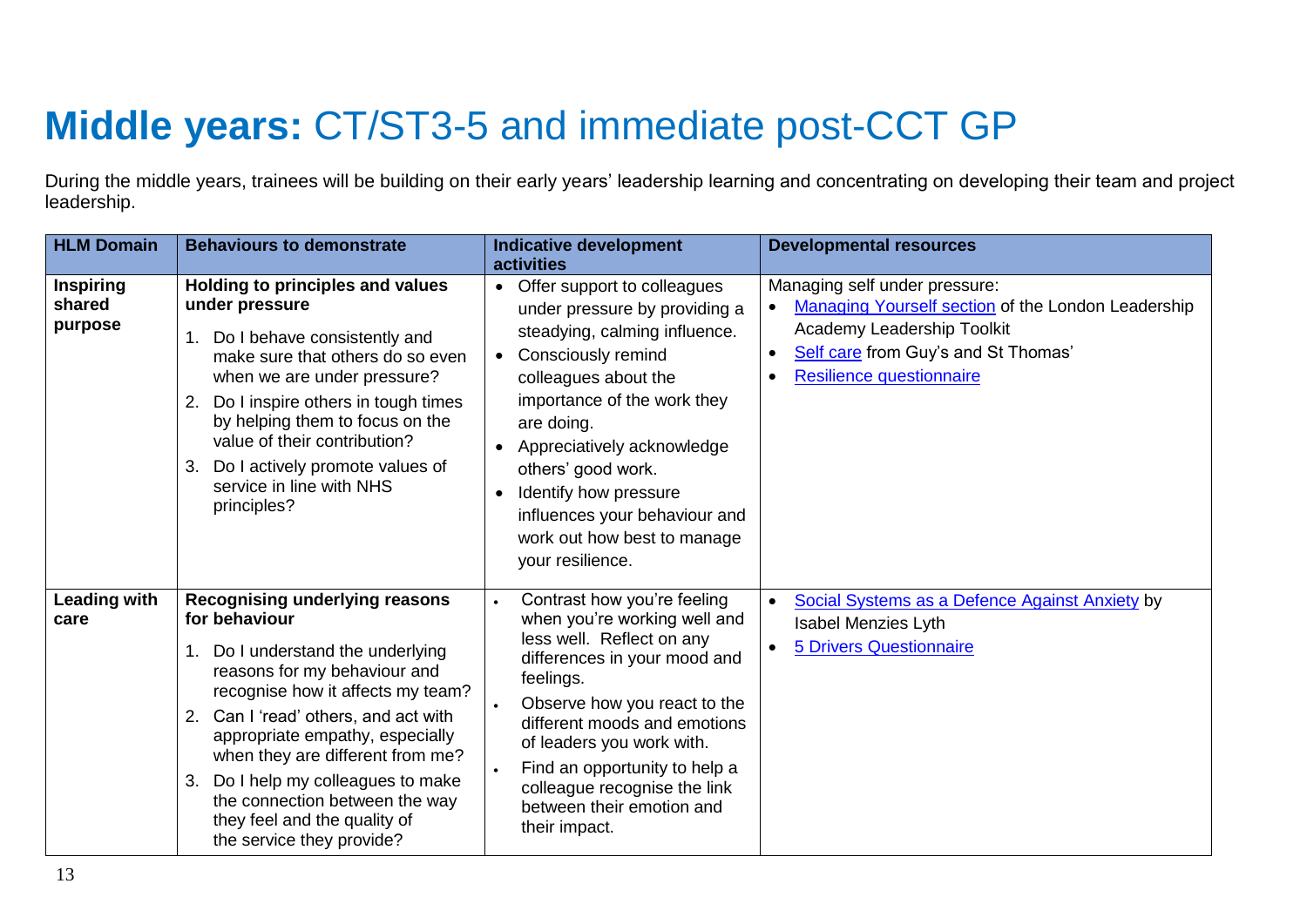| <b>Evaluating</b><br>information | <b>Scanning widely</b><br>1. Do I look outside my area of work<br>for information and ideas that<br>could bring about continuous<br>improvement?<br>Do I establish ongoing methods<br>2.<br>for measuring performance to gain<br>a detailed understanding of what<br>is happening?<br>Do I spot future opportunities and<br>З.<br>risks, and test resulting plans with<br>external stakeholders to improve<br>them?                | Join a Quality Improvement<br>$\bullet$<br>Committee to understand and<br>learn from others.                                                                                                                                                                                                                                | Vincent, C & Amalberti, R (2016) Safer Healthcare:<br>$\bullet$<br><b>Strategies for the Real World. Springer Open</b><br>Syed, M (2015) Black Box Thinking. John Murray<br>$\bullet$<br>Learning from life and death from the BBC<br>$\bullet$<br><b>Making Data Count by NHS Improvement</b><br>$\bullet$<br><b>Quality Improvement Guides from the IHI</b><br>$\bullet$<br>Running a Junior Doctors Forum with a particular<br>$\bullet$<br>focus (Quality Improvement) from the FMLM<br>Leading cultures that deliver high quality care Lilly<br>$\bullet$<br>Lecture from Michael West<br>Make every moment count from the FMLM<br>$\bullet$ |
|----------------------------------|------------------------------------------------------------------------------------------------------------------------------------------------------------------------------------------------------------------------------------------------------------------------------------------------------------------------------------------------------------------------------------------------------------------------------------|-----------------------------------------------------------------------------------------------------------------------------------------------------------------------------------------------------------------------------------------------------------------------------------------------------------------------------|---------------------------------------------------------------------------------------------------------------------------------------------------------------------------------------------------------------------------------------------------------------------------------------------------------------------------------------------------------------------------------------------------------------------------------------------------------------------------------------------------------------------------------------------------------------------------------------------------------------------------------------------------|
| <b>Connecting</b><br>our service | Understanding the culture and<br>politics across my organisation<br>Do I understand the informal<br>$\mathbf{1}$ .<br>'chain of command' and unwritten<br>rules of how things get done?<br>2. Do I know what I need to do and<br>who to go to so that well-judged<br>decisions are made in my<br>organisation?<br>Do I understand how financial and<br>3.<br>other pressures influence the way<br>people react in my organisation? | Sit in on a Board meeting to<br>$\bullet$<br>familiarise with the financial<br>and strategic context of your<br>Trust.<br>• Arrange to meet a colleague in<br>Finance to discuss the Trust's<br>financial position.<br>Review a recent decision to<br>understand the informal and<br>informal influences on the<br>outcome. | <b>Organisational politics</b> article<br>$\bullet$<br><b>Johnson and Scholes model</b><br>$\bullet$<br><b>Healthcare Finance E-learning module</b><br>$\bullet$<br>Collection of 'How to' quides for junior doctors from<br>$\bullet$<br>the Trainee Steering Group at FMLM                                                                                                                                                                                                                                                                                                                                                                      |
| <b>Sharing the</b><br>vision     | <b>Creating clear direction</b><br>1. Do I help people to see the vision<br>as achievable by describing the<br>'journey' we need to take?<br>2. Do I use stories and examples to<br>bring the vision to life?<br>3. Do I clearly describe the purpose<br>of the job, the team and the<br>organisation and how they will be<br>different in the future?                                                                             | Create a vision with your<br>$\bullet$<br>team, mapping the steps and<br>stages towards achievement.<br>Listen to the approaches that<br>other leaders use to bring their<br>ambitions to life.<br>Ask your Communications<br>$\bullet$<br>Department for examples of<br>patient stories.                                   | How to Tell Stories as a Leader<br>$\bullet$<br>Gallo, C. (2014) Talk Like Ted: The 9 Public Speaking<br>$\bullet$<br>Secrets of the World's Top Minds. St. Martin's Press<br>Talk like TED by Carmine Gallo at Talks at Google<br>$\bullet$<br><b>Essential Capabilities for Medical Leaders in</b><br>$\bullet$<br>Complex Times by David Rooke - Lilly Lecture 2017                                                                                                                                                                                                                                                                            |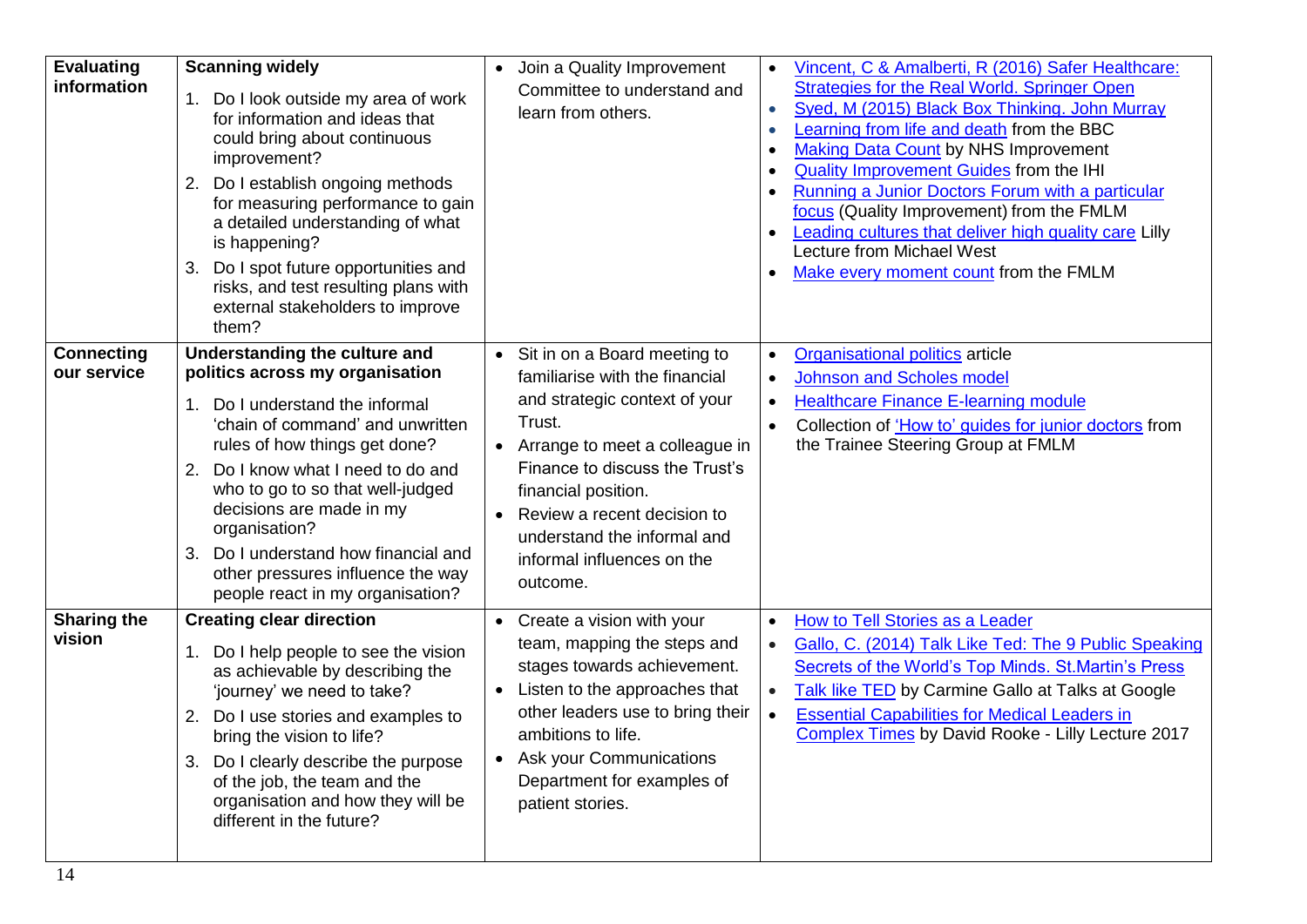| <b>Engaging the</b><br>team     | <b>Fostering creative participation</b><br>Do I ask for feedback from my<br>team on things that are working<br>well and things we could<br>improve?<br>Do I shape future plans together<br>2.<br>with my team?<br>Do I encourage my team to<br>3.<br>identify problems and solve them?                                                                                                                        | • Develop a service<br><b>Staff Engagement in the NHS</b><br>$\bullet$<br>improvement plan, facilitated<br>Review roles available via Royal Colleges, Local<br>$\bullet$<br>by yourself and led by the<br><b>Educational Supervisors and FMLM</b><br>team.<br>Crossing Professional Boundaries - a Toolkit to<br>improve team collaboration by the King's Fund<br>Read the results of the most<br>Junior Doctor Forum and Junior Doctor<br>recent Staff Survey for your<br>Representative Groups by the FMLM<br>Service to understand levels of<br>• Stage of training specific forums by FMLM<br>engagement.<br>Undertake roles such as<br>$\bullet$<br><b>Educational Fellow, Trainee</b><br>Representative for<br>speciality/School, HEE TV<br><b>Trainee Advisory Committee</b><br>member.<br>Join a simulation of human<br>factors faculty. |
|---------------------------------|---------------------------------------------------------------------------------------------------------------------------------------------------------------------------------------------------------------------------------------------------------------------------------------------------------------------------------------------------------------------------------------------------------------|--------------------------------------------------------------------------------------------------------------------------------------------------------------------------------------------------------------------------------------------------------------------------------------------------------------------------------------------------------------------------------------------------------------------------------------------------------------------------------------------------------------------------------------------------------------------------------------------------------------------------------------------------------------------------------------------------------------------------------------------------------------------------------------------------------------------------------------------------|
| <b>Holding to</b><br>account    | <b>Managing and supporting</b><br>performance<br>Do I challenge ways of thinking<br>and encourage people to use data<br>to support their business planning<br>and decision making?<br>Do I set clear standards for<br>2.<br>behaviour as well as for achieving<br>tasks?<br>Do I give balanced feedback and<br>З.<br>support to improve performance?<br>Do I act quickly to manage poor<br>4.<br>performance? | <b>Army Lieutenant General David Morrison</b><br>• Articulate and agree<br>$\bullet$<br><b>Giving feedback</b><br>behavioural expectations<br>$\bullet$<br>Ashton, Ripman, Williams (2017). How to be a Nurse<br>(standards) with colleagues.<br>$\bullet$<br>or Midwife Leader, Wiley Blackwell (Chapter 7)<br>Ensure that all performance<br>$\bullet$<br>conversations offer<br>appreciative and<br>developmental feedback.<br>Be vigilant, plan how to and<br>intervene to manage poor<br>performance.                                                                                                                                                                                                                                                                                                                                       |
| <b>Developing</b><br>capability | Taking multiple steps to develop<br>team members<br>Do I explore and understand the<br>1.<br>strengths and development needs<br>of individuals in my team?                                                                                                                                                                                                                                                    | <b>NHS Long Term Plan</b><br>Meet with your Trust's<br>$\bullet$<br>Learning and Development<br>Train to be a coach, accessed via local leadership<br>$\bullet$<br>Manager to discuss the range<br>academies websites here<br>of development opportunities<br><b>VIA Strengths Survey</b><br>$\bullet$<br>open to your colleagues.<br>Johari Window (Johari Window (1955), Jo Luft and<br>$\bullet$<br>Harrington Ingham)                                                                                                                                                                                                                                                                                                                                                                                                                        |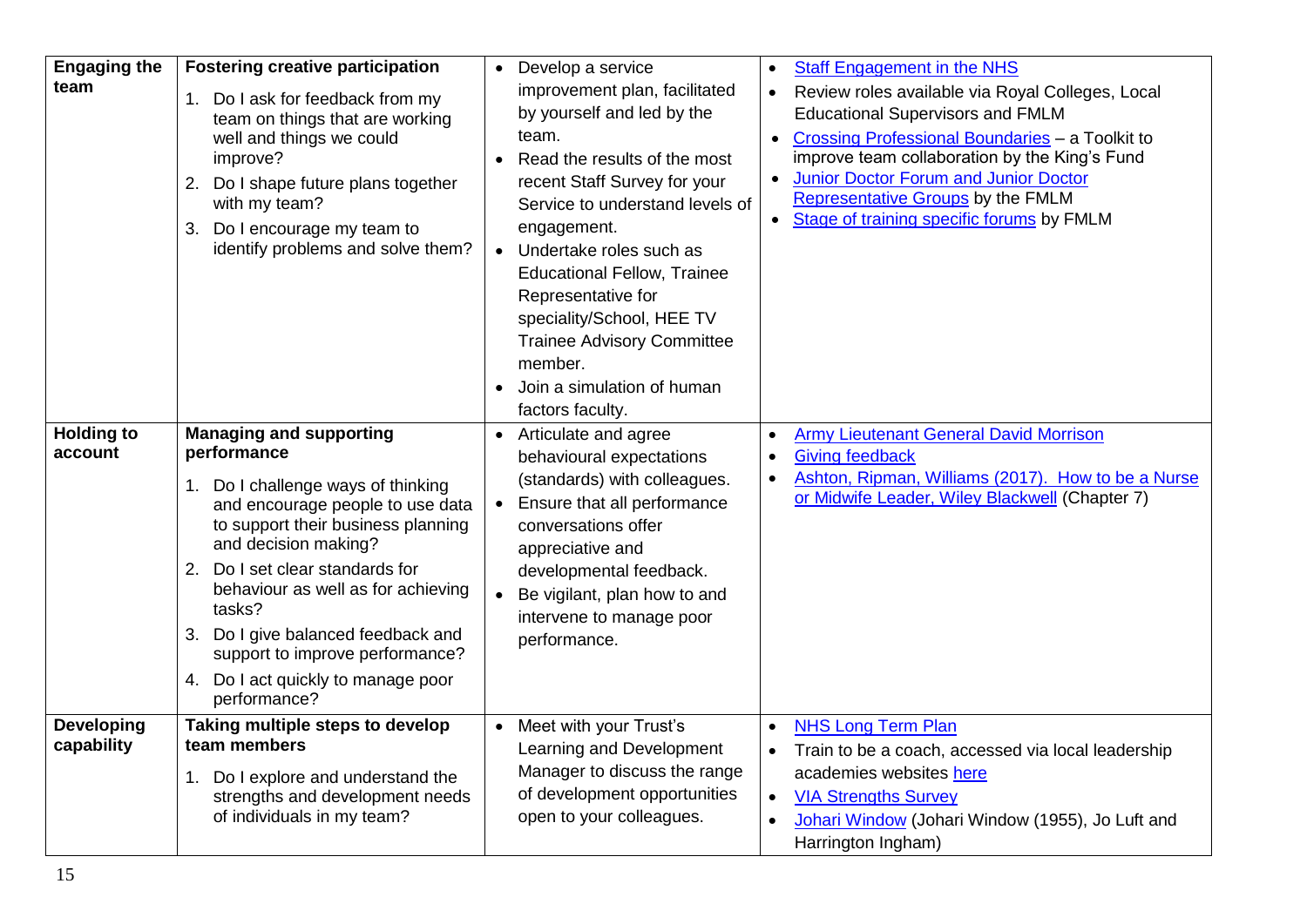|                            | 2. Do I provide development<br>opportunities for other people<br>through experience and formal<br>training?<br>Do I look for and provide regular<br>3.<br>positive and developmental<br>feedback for my team to help them<br>focus on the right areas to develop<br>professionally?                                                                                                                         | Build regular developmental<br><b>Knowing Your Strengths by Marcus Buckingham</b><br>$\bullet$<br>feedback into conversations<br><b>Marcus Buckingham on Knowing Your Strengths</b><br>$\bullet$<br>Mentoring Matters - why we all need to get involved<br>with colleagues.<br>$\bullet$<br>with mentoring<br>Practice and develop your<br>feedback-giving skills, both<br>appreciative and<br>developmental.<br>Shadowing and buddying<br>leaders and managers                                                                                         |
|----------------------------|-------------------------------------------------------------------------------------------------------------------------------------------------------------------------------------------------------------------------------------------------------------------------------------------------------------------------------------------------------------------------------------------------------------|---------------------------------------------------------------------------------------------------------------------------------------------------------------------------------------------------------------------------------------------------------------------------------------------------------------------------------------------------------------------------------------------------------------------------------------------------------------------------------------------------------------------------------------------------------|
| Influencing for<br>results | Adapting my approach to connect<br>with diverse groups<br>1. Do I adapt my communication to<br>the needs and concerns of<br>different groups?<br>2. Do I use stories, symbols and<br>other memorable approaches to<br>increase my impact?<br>Do I check that others have<br>3.<br>understood me?<br>Do I create formal and informal<br>4.<br>two-way communication channels<br>so I can be more persuasive. | <b>MBTI</b><br>Introducing a new medical<br>$\bullet$<br>quideline This project involves<br><b>Helping/Influencing Styles</b><br>presenting how practice will<br><b>Project Management</b><br>change in the department,<br>educating departmental staff<br>about the change, and<br>monitoring any change to<br>practice. Discussion focuses<br>on the difficulties in introducing<br>changes to current practice<br>and how to solve the problems<br>that arise.<br>Or<br>Introducing a new piece of<br>equipment<br>Manage a project<br>Manage a rota |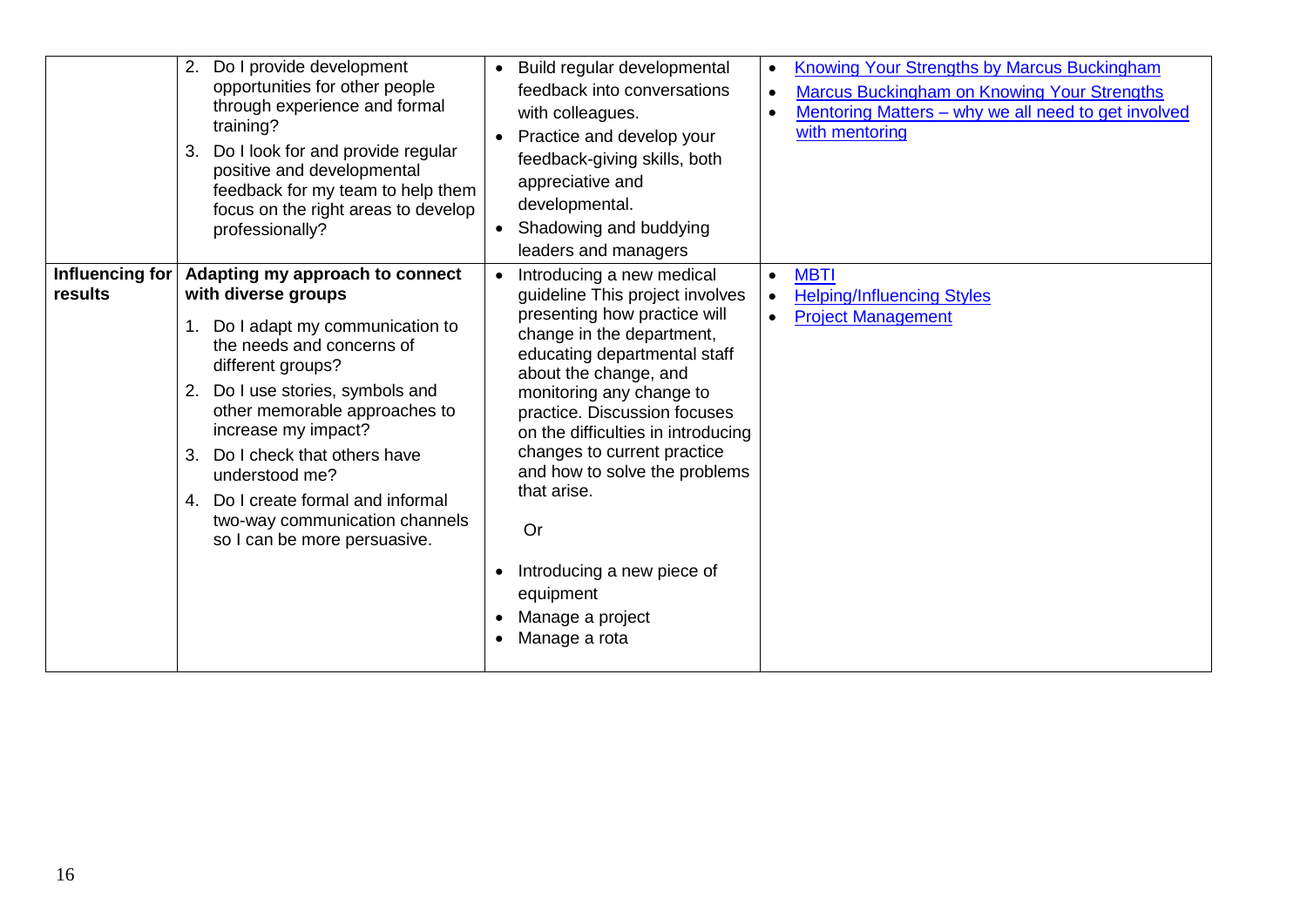## <span id="page-16-0"></span>**Later years:** ST6 – Consultant and early career GP

During the later training years, trainees will be developing their service, organisational and system leadership.

| <b>HLM Domain</b>                     | <b>Behaviours to demonstrate</b>                                                                                                                                                                                                                                                                                                                                                                    | <b>Indicative development activities</b>                                                                                                                                                                                                                                                                                                                                                           | <b>Developmental resources</b>                                                                                                                                                                                                                                                                                                                                                                                                                                                                                                                                                                                                                                                                                                                                                                              |
|---------------------------------------|-----------------------------------------------------------------------------------------------------------------------------------------------------------------------------------------------------------------------------------------------------------------------------------------------------------------------------------------------------------------------------------------------------|----------------------------------------------------------------------------------------------------------------------------------------------------------------------------------------------------------------------------------------------------------------------------------------------------------------------------------------------------------------------------------------------------|-------------------------------------------------------------------------------------------------------------------------------------------------------------------------------------------------------------------------------------------------------------------------------------------------------------------------------------------------------------------------------------------------------------------------------------------------------------------------------------------------------------------------------------------------------------------------------------------------------------------------------------------------------------------------------------------------------------------------------------------------------------------------------------------------------------|
| <b>Inspiring</b><br>shared<br>purpose | Taking personal risks to stand up<br>for the shared purpose<br>Do I have the self-confidence to<br>1.<br>question the way things are done<br>in my area of work?<br>Do I have the resilience to keep<br>2.<br>challenging others in the face of<br>opposition, or when I have<br>suffered a setback?<br>Do I support my team or<br>3.<br>colleagues when they challenge<br>the way things are done? | Meet your Freedom To Speak<br>$\bullet$<br>Up Guardian to discuss the<br>main issues in your Trust and<br>how the Guardians advise<br>colleagues to raise issues of<br>concern.<br>Note your own reactions when<br>$\bullet$<br>questioned or challenged and<br>work on listening non-<br>defensively.<br>Work on raising issues of<br>$\bullet$<br>concern and supporting<br>colleagues to do so. | Gutkind, L. (2007) Silence Kills: Speaking Out and<br>Saving Lives. Medical Humanities, London<br>The Fringe Benefits of Failure Ted Talk from JK<br>$\bullet$<br>Rowlng<br>Transparency, Compassion and Truth in Medical<br><b>Errors Ted Talk from Leilani Schweitzer</b><br>The Danger of Wilful Blindness Ted Talk from<br>$\bullet$<br>Margaret Heffernan<br>Dare to Disagree Ted Talk from Margaret Heffernan<br>How Your Power Silences Truth Ted Talk from Megan<br>Reitz<br>The surprising secret to speaking with confidence<br><b>TedXBrixton from Caroline Goyder</b><br>Speaking truth to power Lilly Lecture from Professor<br>Megan Reitz<br>Agents for change: speak up with power! Webinar<br>from the FMLM<br>Having effective conversations with seniors and<br>executives from the FMLM |
| <b>Leading with</b><br>care           | <b>Providing opportunities for</b><br>mutual support<br>Do I care for my own physical<br>and mental wellbeing so that I<br>create a positive atmosphere for<br>the team and service users?                                                                                                                                                                                                          | Read up on resilience and<br>$\bullet$<br>develop a plan for your own<br>personal wellbeing.<br>Discuss and develop an action<br>$\bullet$<br>plan to address mutual care and<br>support within your team.                                                                                                                                                                                         | iResilience questionnaire<br>$\bullet$<br><b>Affina Team Journey</b><br>$\bullet$<br>Five Dysfunctions of a Team assessment based on<br>$\bullet$<br>work by Patrick Lencioni<br>Review differences in motivation questionnaire<br>$\bullet$<br>The Importance of Working in an Effective Team<br>The Developing People Improving Care Framework<br>$\bullet$                                                                                                                                                                                                                                                                                                                                                                                                                                               |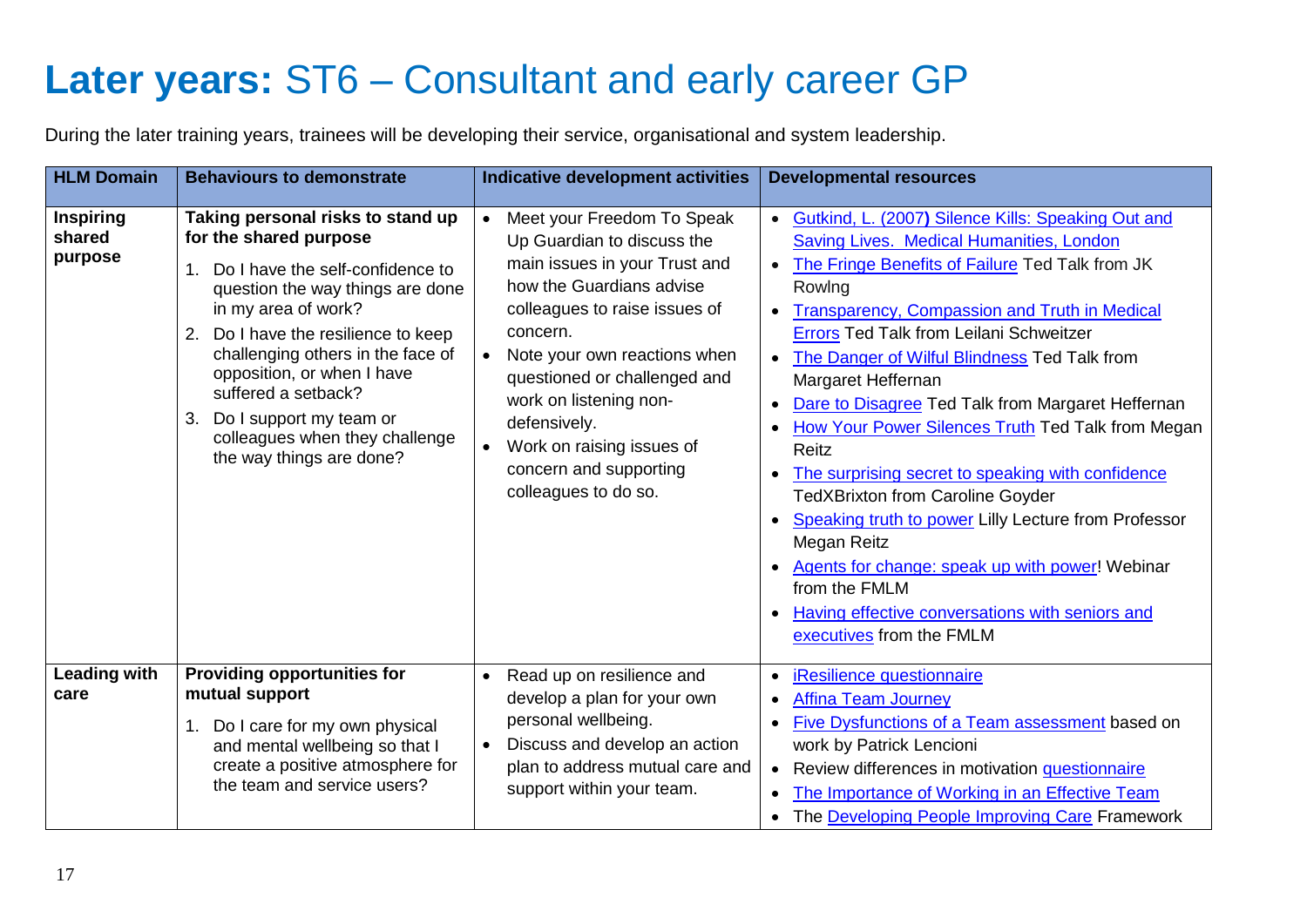|                                  | 2. Do I help create the conditions<br>that help my team provide<br>mutual care and support?<br>Do I pay close attention to what<br>3.<br>motivates individuals in my team<br>so that I can channel<br>their energy so they deliver for<br>service users?                                                                                                               | Practice describing goals and<br>$\bullet$<br>ambitions in ways that motivate<br>diverse team members.                                                                                                                                                                                                                                                                                | Mindfulness and Leadership and Resilience by John<br>Hart                                                                                                                                                                                                                                                                                                                                                                                                                                                                                                                                                                                                                                                                             |
|----------------------------------|------------------------------------------------------------------------------------------------------------------------------------------------------------------------------------------------------------------------------------------------------------------------------------------------------------------------------------------------------------------------|---------------------------------------------------------------------------------------------------------------------------------------------------------------------------------------------------------------------------------------------------------------------------------------------------------------------------------------------------------------------------------------|---------------------------------------------------------------------------------------------------------------------------------------------------------------------------------------------------------------------------------------------------------------------------------------------------------------------------------------------------------------------------------------------------------------------------------------------------------------------------------------------------------------------------------------------------------------------------------------------------------------------------------------------------------------------------------------------------------------------------------------|
| <b>Evaluating</b><br>information | <b>Thinking creatively</b><br>1. Do I conduct thorough analyses<br>of data over time and compare<br>outcomes and trends to relevant<br>benchmarks?<br>Do I see the relevance of<br>2.<br>seemingly unrelated ideas which<br>could be made useful in my area<br>of work?<br>Do I creatively apply fresh<br>3.<br>approaches to improve current<br>ways of working?      | Look across services and<br>$\bullet$<br>industries for practical<br>improvement ideas.<br>Suggest and seek to implement<br>$\bullet$<br>an improvement idea for your<br>service.<br>Shadow a Trust/CCG board<br>$\bullet$<br>member/attend a Board<br>meeting                                                                                                                        | The Moral Era by Don Berwick<br>$\bullet$<br>Quality improvement e modules<br>$\bullet$<br><b>Patient safety</b><br>$\bullet$<br><b>Quality Improvement hub from NHS Improvement</b><br>$\bullet$<br>School of Quality Improvement from Wessex Deanery<br>$\bullet$<br><b>Quality Improvement Projects from RCGP</b><br>$\bullet$<br><b>Quality Improvement online course</b><br>$\bullet$<br>Improvement tools from the Health Foundation<br>$\bullet$<br><b>QI hub</b> from Wessex Academic Health Science<br>$\bullet$<br><b>Network</b><br>Allan, D (2002) Sticky Wisdom' by What If?, Capstone<br><b>Got a Meeting? Take a Walk Ted Talk by Nilofer</b><br>$\bullet$<br>Merchant<br><b>Contemporary Leadership from the FMLM</b> |
| <b>Connecting</b><br>our service | <b>Adapting to different standards</b><br>and approaches outside my<br>organisation<br>1. Am I connected to stakeholders<br>in a way that helps me to<br>understand their unspoken<br>needs and agendas?<br>2. Am I flexible in my approach so I<br>can work effectively with people<br>in organisations that have<br>different standards and<br>approaches from mine? | Complete a stakeholder map<br>$\bullet$<br>showing the various interests in<br>and potential perspectives on<br>your area of work.<br>Ask to attend a STP meeting<br>Consider how these stakeholder<br>$\bullet$<br>interests might differ from your<br>own. Reflect on the extent to<br>which you are operating to meet<br>your own interests and/or<br>custom and practice. Plan to | Identifying and managing stakeholder interests in<br>$\bullet$<br>health<br><b>Getting to Yes by Fisher and Ury</b><br>$\bullet$<br><b>Flexible leaders</b><br>$\bullet$<br><b>Communication and Engagement Junior Doctor</b><br>$\bullet$<br>Representative group from FMLM<br>• Using social media to promote communication and<br>engagement from the FMLM trainees steering group<br>• Stories of us from the FMLM                                                                                                                                                                                                                                                                                                                |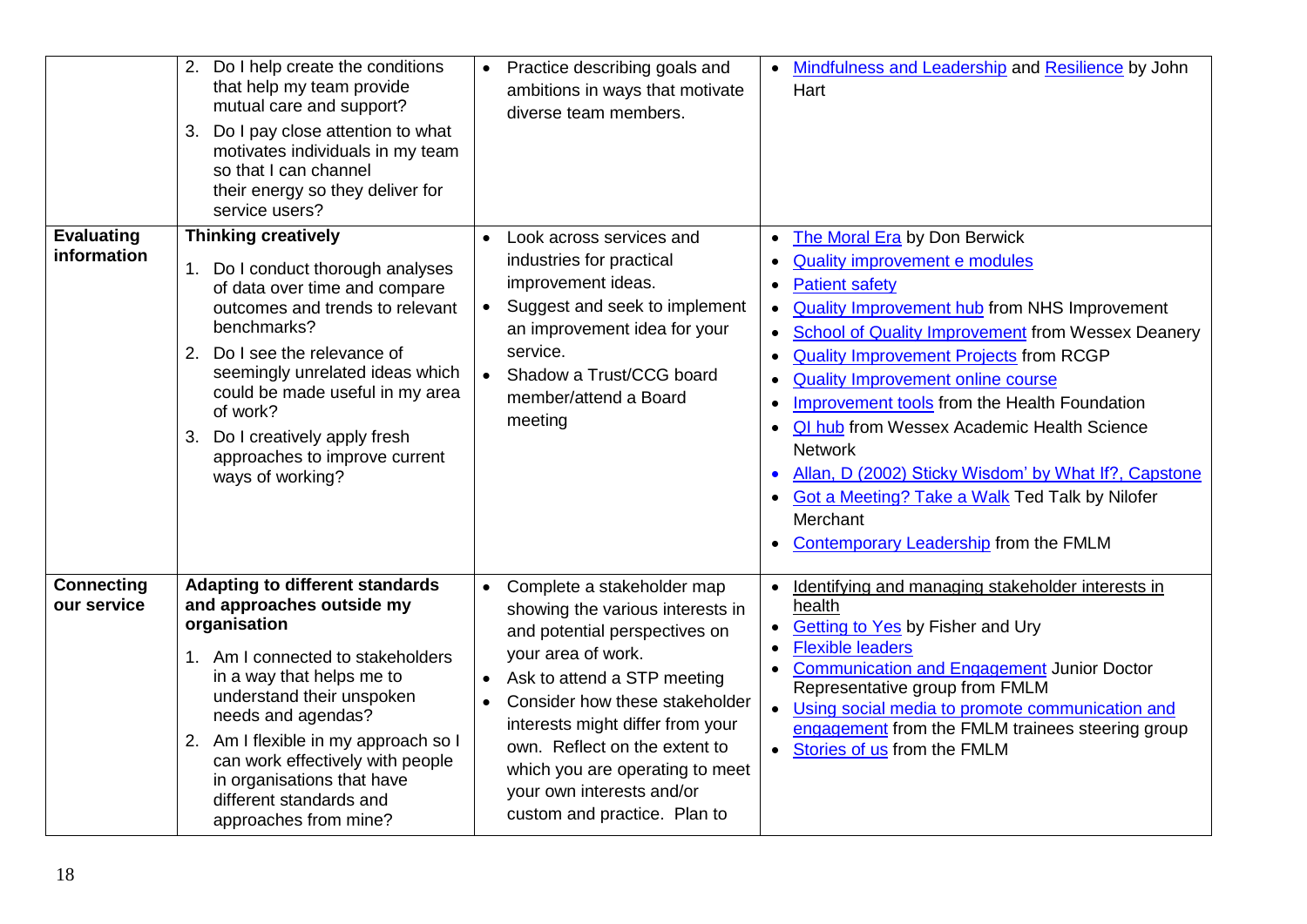|                              | 3. Do I act flexibly to overcome<br>obstacles?                                                                                                                                                                                                                                                                                                                                                                                       | change your practice to meet<br>stakeholder interests.<br><b>Attend Trust/CCG business</b><br>$\bullet$<br>meetings<br>Shadow senior systems<br>leaders/managers                                                                                                                                                                                                                                                |                                                                                                                                                                                                                                                                                                                                                                                                                                                                                                                                                                                                                                                                                                                                                           |
|------------------------------|--------------------------------------------------------------------------------------------------------------------------------------------------------------------------------------------------------------------------------------------------------------------------------------------------------------------------------------------------------------------------------------------------------------------------------------|-----------------------------------------------------------------------------------------------------------------------------------------------------------------------------------------------------------------------------------------------------------------------------------------------------------------------------------------------------------------------------------------------------------------|-----------------------------------------------------------------------------------------------------------------------------------------------------------------------------------------------------------------------------------------------------------------------------------------------------------------------------------------------------------------------------------------------------------------------------------------------------------------------------------------------------------------------------------------------------------------------------------------------------------------------------------------------------------------------------------------------------------------------------------------------------------|
| <b>Sharing the</b><br>vision | Making long-term goals desirable<br>1. Do I encourage others to<br>become 'ambassadors' for the<br>vision and generate excitement<br>about long-term aims?<br>Do I find ways to make a vivid<br>2.<br>picture of future success<br>emotionally compelling?<br>Do I establish ongoing<br>3.<br>communication strategies to deal<br>with the more complex and<br>difficult issues?                                                     | Develop a vision with your<br>$\bullet$<br>team. As part of this, ask each<br>colleague to describe the vision,<br>why this matters to them and<br>how they see their contribution.<br>Create a communication plan<br>$\bullet$<br>for your vision.<br>Speak to your Communications<br>Director to understand their<br>approach to developing<br>communications strategies for<br>complex and difficult issues. | <b>Talk like TED by Carmine Gallo at Talks at Google</b><br>Physicians and e-health: How to lead disruption by<br><b>Wouter Keijser</b><br><b>Contemporary Leadership from the FMLM (members)</b>                                                                                                                                                                                                                                                                                                                                                                                                                                                                                                                                                         |
| <b>Engaging the</b><br>team  | Co-operating to raise the game<br>1. Do I enable my team to feed off<br>each other's ideas, even if there<br>is a risk the ideas might not<br>work?<br>Do I encourage team members<br>2.<br>to get to know each other's<br>pressures and priorities so that<br>they can co-operate to provide a<br>seamless service when<br>resources are stretched?<br>3. Do I offer support and resources<br>to other teams in my<br>organisation? | Invite colleagues from other<br>teams to talk with team<br>members to improve mutual<br>support and alignment.<br>When meeting with your team,<br>include a session on 'what's<br>worrying you right now" to foster<br>empathic co-operation for<br>patient care.<br>Join a leadership community.<br>Attend RCGP First 5 Groups/<br><b>LMC</b> organised meetings                                               | • Super Chicken Ted Talk from Margaret Heffernan<br>Why good leaders make you feel safe Ted Talk from<br><b>Simon Sinek</b><br>• Building a psychologically safe workplace Ted Talk by<br>Amy Edmondson<br>• The power of vulnerability Ted Talk from Brenee<br><b>Brown</b><br><b>Build a Tower, Build a Team Ted Talk from Tom</b><br>$\bullet$<br>Wujes<br><b>NHS Collaborate events</b><br><b>National Primary Care Improvement Community</b><br><b>Royal College of GP's</b><br>$\bullet$<br><b>Leading Teams by John Hunt</b><br>$\bullet$<br>Distributed Leadership in Junior Doctors<br>How to manage your peers by lain Wallace<br>How and Why develop a professional network by<br><b>Hunter Clinical and FMLM</b><br>• Trainees Steering Group |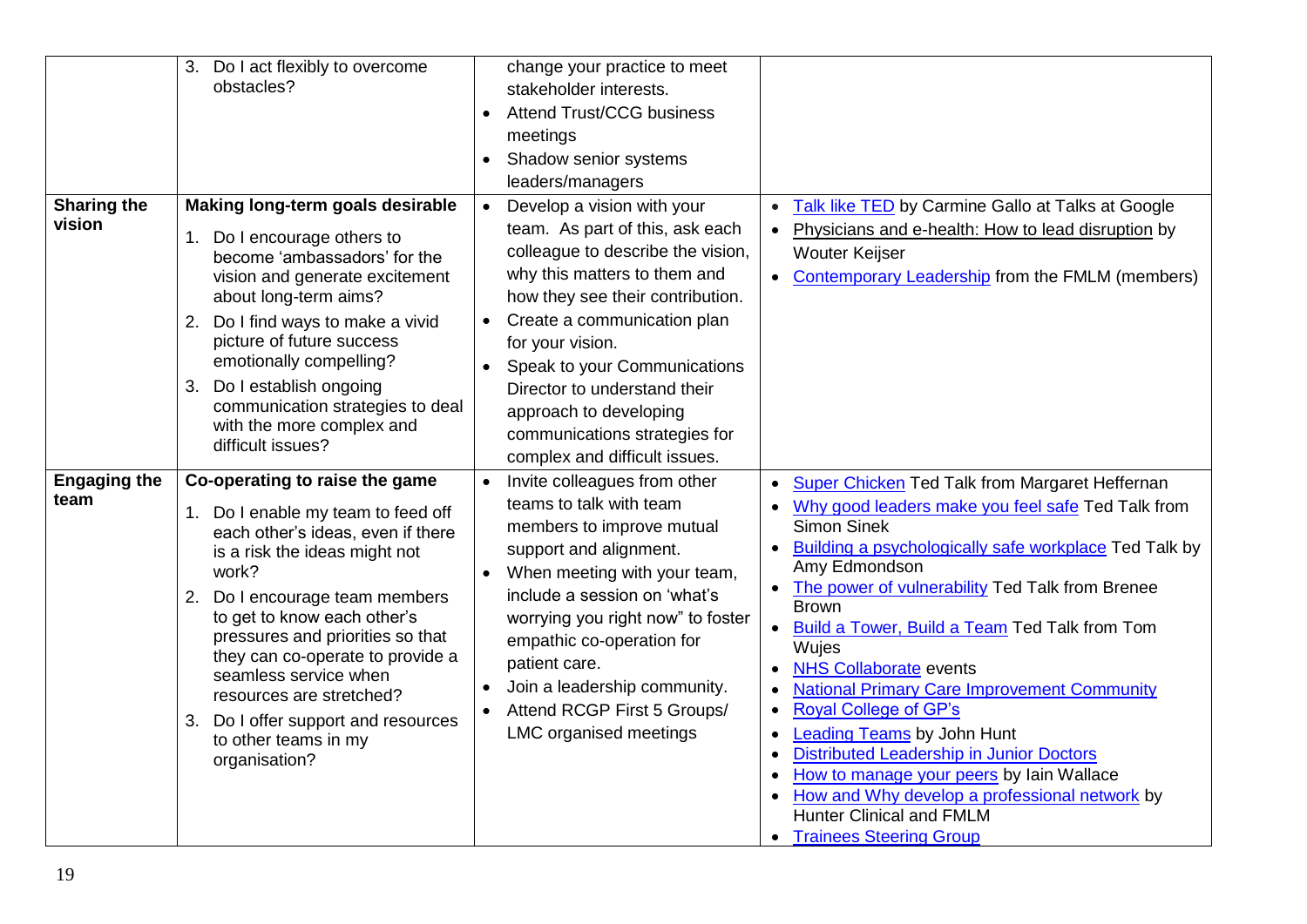| <b>Holding to</b><br>account    | <b>Challenging for continuous</b><br>improvement<br>1 <sub>1</sub><br>Do I constantly look out for<br>opportunities to celebrate and<br>reward high standards?<br>Do I actively link feedback to the<br>2.<br>overall vision for success?<br>Do I notice and challenge<br>3.<br>mediocrity, encouraging people<br>to stop coasting and stretch<br>themselves for the best results<br>they can attain? | Create opportunities to<br>$\bullet$<br>celebrate success and<br>acknowledge excellence.<br>When setting SMART<br>$\bullet$<br>objectives, encourage<br>colleagues to identify stretching<br>as well as specific goals.                                                                                                                                                                                                                                                                                                                                                                                                                                            | Ashton, Ripman, Williams (2017). How to be a Nurse<br>$\bullet$<br>or Midwife Leader, Wiley Blackwell (Chapter 7)<br>Dealing with difficult doctors from BMJ<br>$\bullet$<br>A Positive Revolution in Change: Appreciative Inquiry<br><b>Medical Appraisal Scenarios</b><br>$\bullet$<br>Exploring conflict resolution with Tim Ojo<br>$\bullet$<br>Positive Psychology and leadership by John Hunt<br>$\bullet$                                                                                                                                                                             |
|---------------------------------|-------------------------------------------------------------------------------------------------------------------------------------------------------------------------------------------------------------------------------------------------------------------------------------------------------------------------------------------------------------------------------------------------------|--------------------------------------------------------------------------------------------------------------------------------------------------------------------------------------------------------------------------------------------------------------------------------------------------------------------------------------------------------------------------------------------------------------------------------------------------------------------------------------------------------------------------------------------------------------------------------------------------------------------------------------------------------------------|----------------------------------------------------------------------------------------------------------------------------------------------------------------------------------------------------------------------------------------------------------------------------------------------------------------------------------------------------------------------------------------------------------------------------------------------------------------------------------------------------------------------------------------------------------------------------------------------|
| <b>Developing</b><br>capability | <b>Building longer-term capability</b><br>Do I explore the career<br>1.<br>aspirations of colleagues in my<br>team and shape development<br>activities to support them?<br>2. Do I provide long-term mentoring<br>or coaching?<br>Do I spot high-potential<br>3.<br>colleagues or capability gaps in<br>my team and focus development<br>efforts to build on or deal with the<br>situation?           | Reflect longer-term career<br>$\bullet$<br>development into your<br>performance conversations and<br>agree related development<br>activities.<br>Actively identify and sponsor a<br>$\bullet$<br>high-potential colleague.<br>Undertake a team capability<br>$\bullet$<br>assessment and develop a plan<br>to address identified gaps.<br>$\bullet$<br>Shape and inform talent<br>management in your Trust.<br>Participate in active trainees<br>$\bullet$<br>committee /become education<br>fellow. Information is available<br>via local educational<br>supervisors, training<br>programme directors.<br>Involvement with local trainee<br>$\bullet$<br>networks | <b>NHS Long Term Plan</b><br>$\bullet$<br>Train to be a coach, accessed via local leadership<br>$\bullet$<br>academies websites here<br>• Leadership Pipeline<br>Goldsmith, M (2008) What Got You Here Won't Get<br><b>You There, Profile Books</b><br>Running a Junior Doctor Representative Group from<br>$\bullet$<br>the FMLM<br>Stage of training specific forums by FMLM<br>$\bullet$<br>Recruitment in Clinical Leadership by FMLM<br>$\bullet$<br><b>Trainees Steering Group</b><br>$\bullet$<br>Receive coaching by contacting your Local<br>$\bullet$<br><b>Leadership Academy</b> |
| Influencing for<br>results      | Developing collaborative agendas<br>and consensus                                                                                                                                                                                                                                                                                                                                                     | Developing a new service.<br>$\bullet$                                                                                                                                                                                                                                                                                                                                                                                                                                                                                                                                                                                                                             | Ashton, Ripman, Williams (2017). How to be a Nurse<br>$\bullet$<br>or Midwife Leader, Wiley Blackwell (Chapter 7)                                                                                                                                                                                                                                                                                                                                                                                                                                                                            |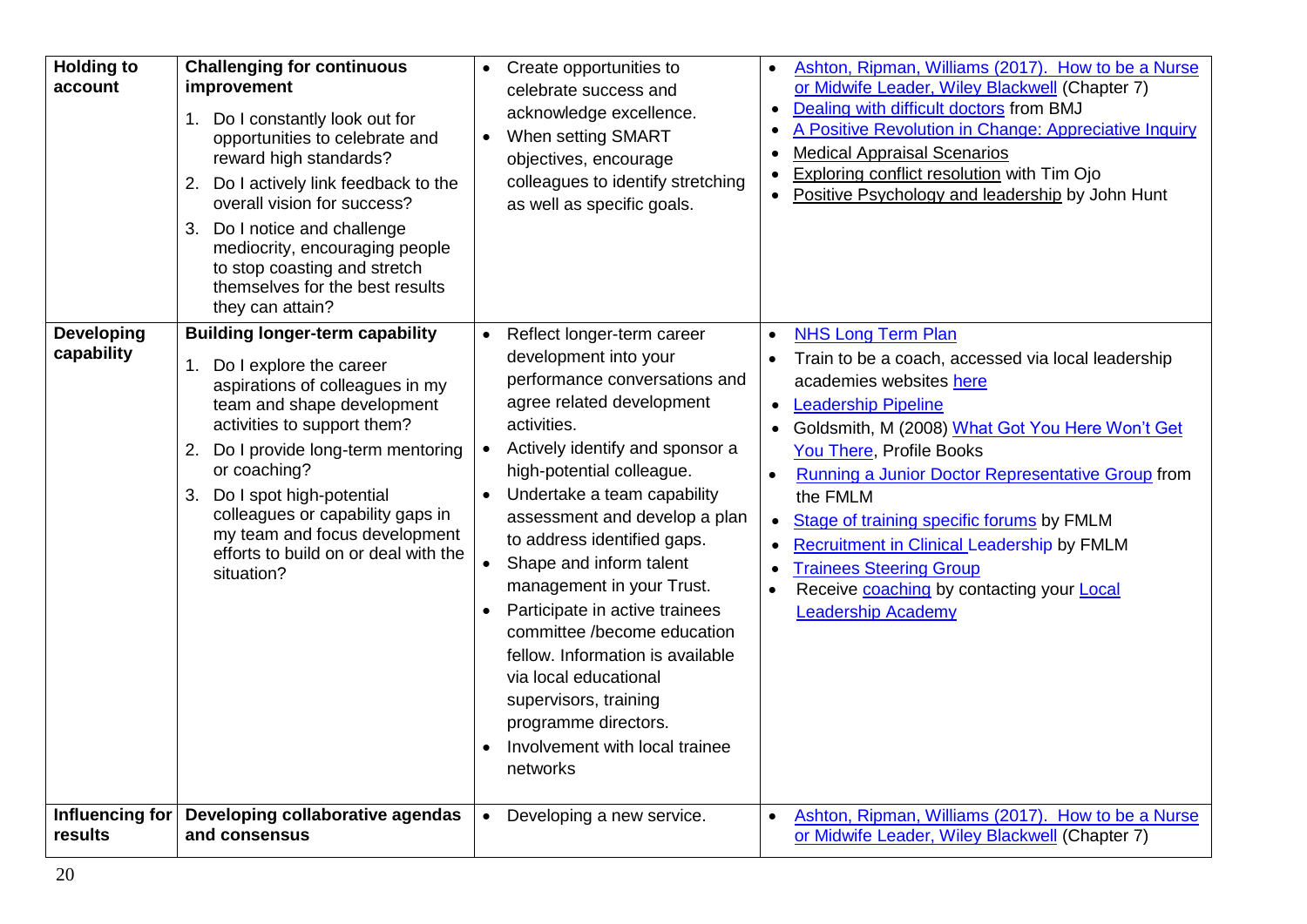| Do I use 'networks of influence'<br>to develop consensus and buy-<br>in?<br>Do I create shared agendas with<br>key stakeholders?<br>Do I use indirect influence and<br>3.<br>partnerships across<br>organisations to build wide<br>support for my ideas?<br>Do I give and take?<br>4. | More complex project<br>management skills can be<br>developed if a trainee is part of<br>a team introducing a new<br>service. Planning, team work,<br>overcoming obstacles,<br>resilience and completer-<br>finisher skills are developed in<br>this scenario.<br>Introducing a new medical<br>guideline<br>Attend Trust/ CCG business<br>meetings<br>Shadow senior systems<br>leaders/ managers | <b>Getting to Yes by Fisher and Ury</b><br>$\bullet$<br>• The four building blocks of change<br>How to start a movement Ted Talk from Derek Sivers<br>Johnson, S (1999), Who moved my Cheese,<br><b>Vermilion</b><br>Bridges, W (2017) Managing Transitions, Nicholas<br><b>Brealey Publishing</b><br><b>Managing Change from BMJ</b><br><b>Doing Coproduction</b><br>Having effective conversations with seniors and<br>executives<br>Managing Disagreement and Negotiation by John<br>Hunt |
|---------------------------------------------------------------------------------------------------------------------------------------------------------------------------------------------------------------------------------------------------------------------------------------|--------------------------------------------------------------------------------------------------------------------------------------------------------------------------------------------------------------------------------------------------------------------------------------------------------------------------------------------------------------------------------------------------|----------------------------------------------------------------------------------------------------------------------------------------------------------------------------------------------------------------------------------------------------------------------------------------------------------------------------------------------------------------------------------------------------------------------------------------------------------------------------------------------|
|---------------------------------------------------------------------------------------------------------------------------------------------------------------------------------------------------------------------------------------------------------------------------------------|--------------------------------------------------------------------------------------------------------------------------------------------------------------------------------------------------------------------------------------------------------------------------------------------------------------------------------------------------------------------------------------------------|----------------------------------------------------------------------------------------------------------------------------------------------------------------------------------------------------------------------------------------------------------------------------------------------------------------------------------------------------------------------------------------------------------------------------------------------------------------------------------------------|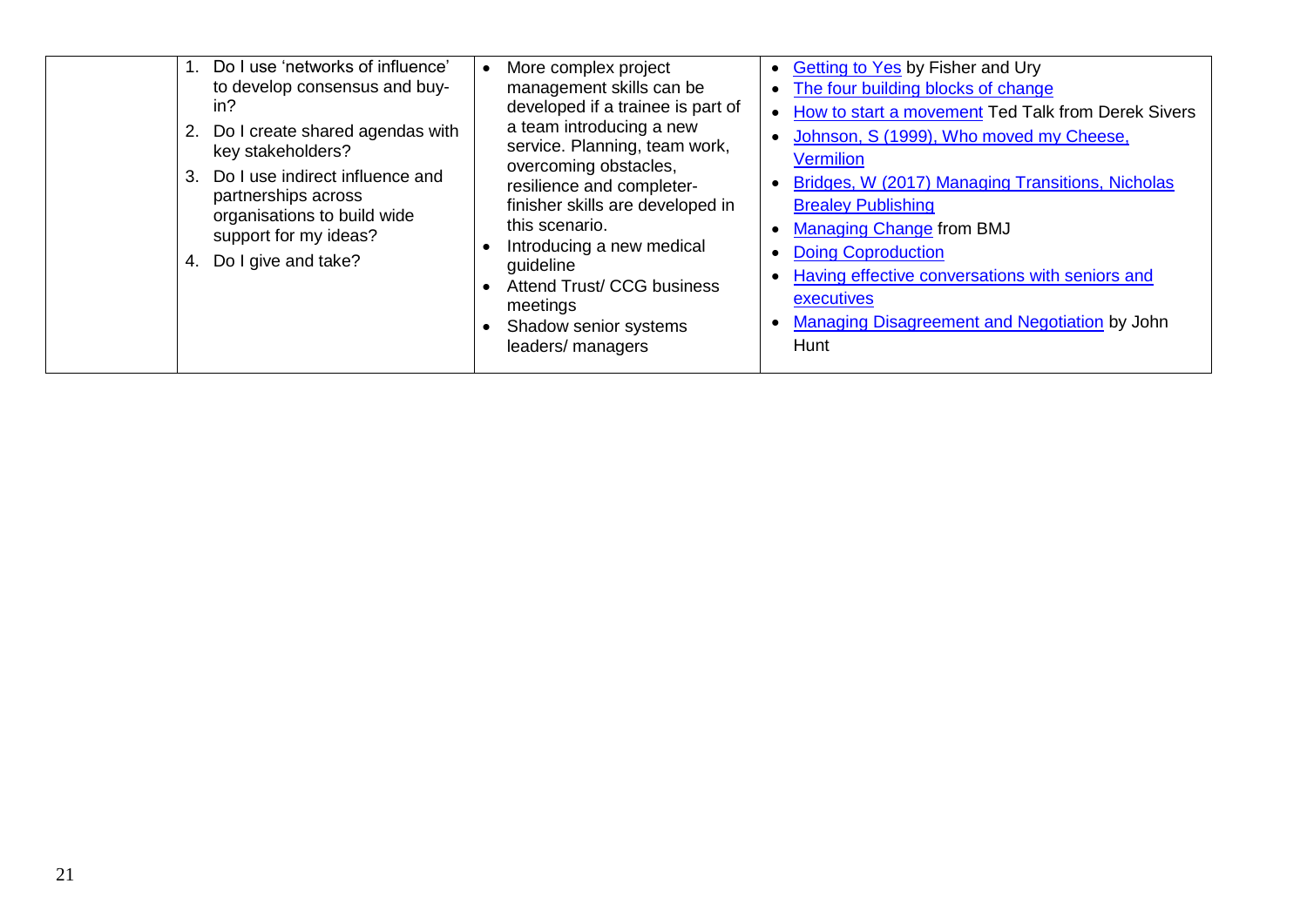## <span id="page-21-0"></span>**Developmental conversations**

Three questions that can be used to facilitate discussion, with suggested subsidiary questions are:

| Q1: Tell me how your behaviour has<br>developed with leadership in mind?                                                                                                                                                                                                                                                                                                                                                        | Q2: What have you observed and learned<br>from others in respect of leadership<br>behaviours?                                                                                                              | Q3: What have people told you about your<br>leadership behaviours (including feedback<br>from individuals and multisource feedback)?                                                                                                                                                                                                                                                                                                                      |
|---------------------------------------------------------------------------------------------------------------------------------------------------------------------------------------------------------------------------------------------------------------------------------------------------------------------------------------------------------------------------------------------------------------------------------|------------------------------------------------------------------------------------------------------------------------------------------------------------------------------------------------------------|-----------------------------------------------------------------------------------------------------------------------------------------------------------------------------------------------------------------------------------------------------------------------------------------------------------------------------------------------------------------------------------------------------------------------------------------------------------|
| Focuses on behaviours                                                                                                                                                                                                                                                                                                                                                                                                           | Focuses on <i>observations</i>                                                                                                                                                                             | Focuses on feedback                                                                                                                                                                                                                                                                                                                                                                                                                                       |
| Which of the HLM domains does this relate<br>to?<br>Why is this leadership behaviour important?<br>2.<br>3. How does this behaviour influence your<br>colleagues or others?<br>4. What is the subsequent potential impact on<br>patient care?<br>5. What has your experience of developing this<br>leadership behaviour been thus far?<br>6. What has gone well, and how do you feel you<br>might further develop these skills? | What was the setting and how did they<br>demonstrate the leadership behaviour?<br>2. What was the impact of these behaviours on<br>team members/patients?<br>How might you have behaved differently?<br>3. | Reflecting on the feedback you have received,<br>what are your main learning outcomes?<br>What leadership behaviours/s have you<br>2.<br>demonstrated especially well?<br>Which areas would benefit from further<br>3.<br>development?<br>How would further feedback help you to develop<br>4.<br>your leadership skills?<br>What specific behaviours should we be asking<br>5.<br>people to give you feedback on and how can we<br>gather this feedback? |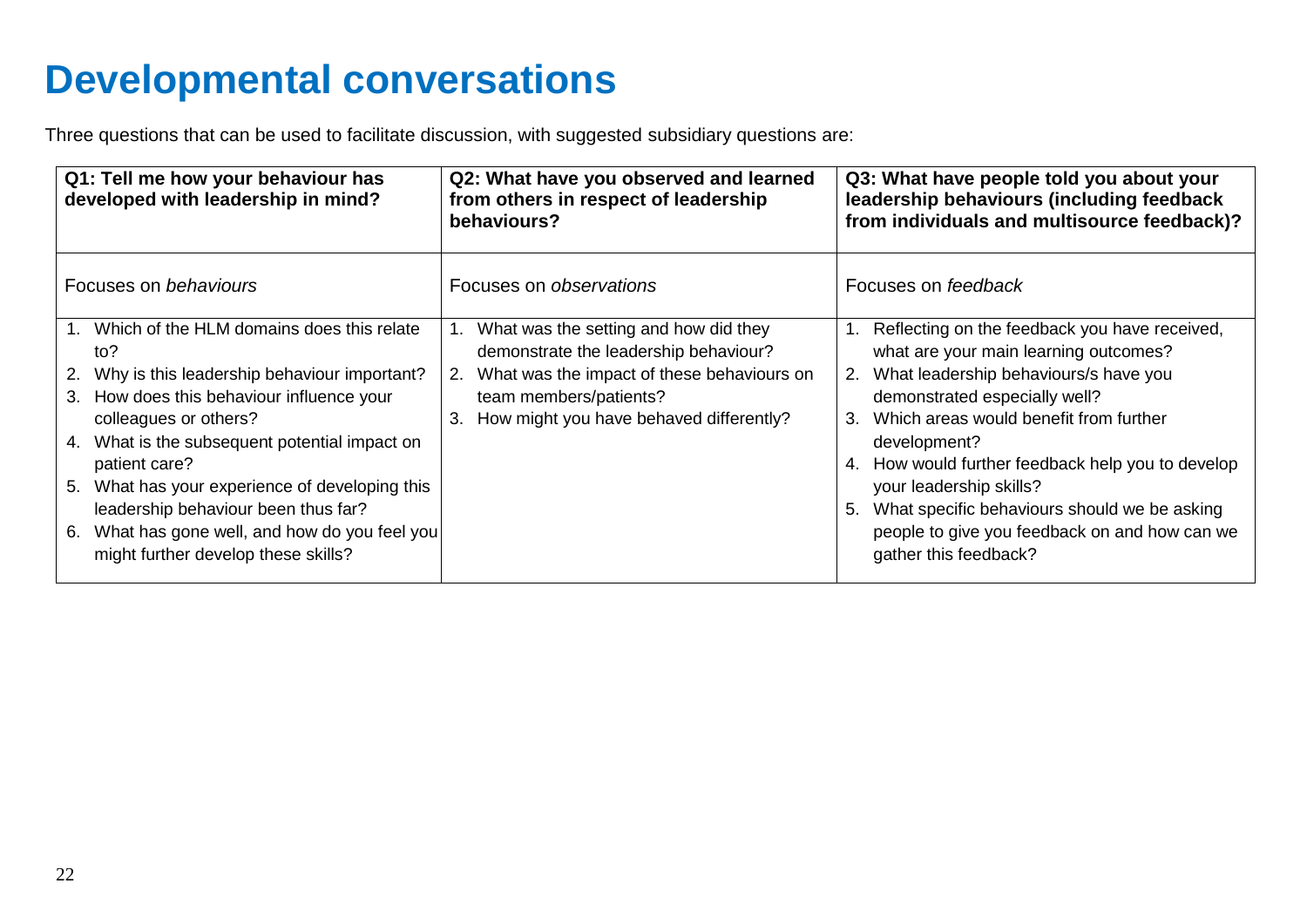## <span id="page-22-0"></span>**Leadership reflective log**

| <b>Name of Trainee</b>                                                                                                                                                                                     |                                                                                                                                                                        |  |  |
|------------------------------------------------------------------------------------------------------------------------------------------------------------------------------------------------------------|------------------------------------------------------------------------------------------------------------------------------------------------------------------------|--|--|
| <b>Level of Training</b>                                                                                                                                                                                   |                                                                                                                                                                        |  |  |
|                                                                                                                                                                                                            | Leadership development priorities for the year (domain/behaviours)                                                                                                     |  |  |
|                                                                                                                                                                                                            |                                                                                                                                                                        |  |  |
|                                                                                                                                                                                                            |                                                                                                                                                                        |  |  |
| What did I do? (a description of the activity)                                                                                                                                                             | Reflection (please complete a reflection for each leadership domain/behaviours):                                                                                       |  |  |
| about the experience?                                                                                                                                                                                      | What happened, what did I do, what did others do, what did I feel, what was I trying to achieve? What were the results, what was good or bad                           |  |  |
|                                                                                                                                                                                                            |                                                                                                                                                                        |  |  |
|                                                                                                                                                                                                            |                                                                                                                                                                        |  |  |
| So what difference does this make? (An analysis of the event)<br>So, what is the importance of this? So, what more do I need to know about this? So, what have I learned about this? What does this really |                                                                                                                                                                        |  |  |
| mean for me?                                                                                                                                                                                               |                                                                                                                                                                        |  |  |
|                                                                                                                                                                                                            |                                                                                                                                                                        |  |  |
|                                                                                                                                                                                                            | Now What? (Proposes a way forwards following the event)                                                                                                                |  |  |
| next time?                                                                                                                                                                                                 | Now what could I do? Now what should I do? Now what would be the best thing to do? Because of this experience, what will I do differently                              |  |  |
|                                                                                                                                                                                                            |                                                                                                                                                                        |  |  |
|                                                                                                                                                                                                            |                                                                                                                                                                        |  |  |
|                                                                                                                                                                                                            | Adapted from Rolfe, G, Freshwater, D and Jasper, M (2001) Critical Reflection for Nursing and the helping professions, a user's guide. Basingstoke, Palgrave Macmillan |  |  |
|                                                                                                                                                                                                            | AoMRC guidance on reflection; http://www.aomrc.org.uk/wp-content/uploads/2018/08/MCJ15414-Academy-ReflectivePractice-Main-v3.pdf                                       |  |  |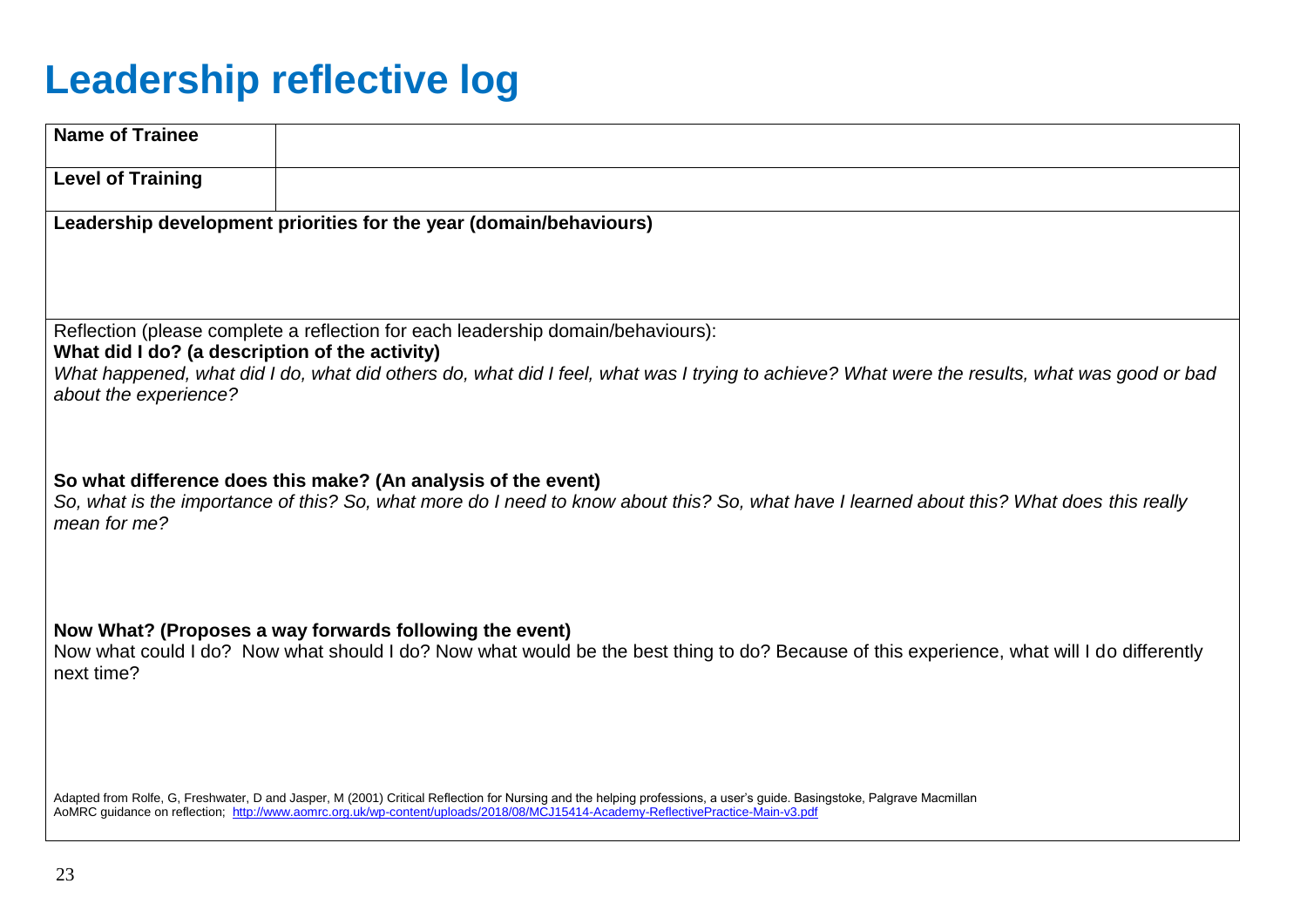## <span id="page-23-0"></span>**Local programmes and opportunities**

FMLM in collaboration with the NHS Leadership Academy have collated leadership development opportunities that are available both locally and nationally. This central resource for doctors in postgraduate training, signposting development opportunities, can be found on the [FMLM website.](https://www.fmlm.ac.uk/resources/leadership-development-opportunities-for-trainees) Regional representatives of the FMLM Trainees Steering Group will monitor for new opportunities and this site will be regularly updated.

Members of the FMLM Clinical Fellow scheme have also put together a helpful [Toolkit](https://www.fmlm.ac.uk/sites/default/files/content/resources/attachments/Developing%20medical%20leadership%20toolkit.pdf) signposting everyday opportunities for leadership learning in the workplace and during the course of a training programme.

In addition, educational supervisors may wish to note other relevant or local opportunities below:

| <b>Opportunity</b>                                                                                                                                                                                                                                                   | <b>Contact/website</b>                                                                                                                                                         |
|----------------------------------------------------------------------------------------------------------------------------------------------------------------------------------------------------------------------------------------------------------------------|--------------------------------------------------------------------------------------------------------------------------------------------------------------------------------|
| Postgraduate Module in Medical Leadership (HEA4117) at Edge Hill<br><b>University</b><br>For details go to:<br>https://www.nwpgmd.nhs.uk/Postgraduate-Module-in-Medical-Leadership                                                                                   | For enquires on course enrollment email: heemedleadership@edgehill.ac.uk<br>For enquiries on NWLS and details of forthcoming events email:<br>facultydevelopment.nw@hee.nhs.uk |
| <b>HEE NW Medical Leadership Fellowship</b><br>For details go to:<br>https://www.nwpgmd.nhs.uk/medical-leadership/medical-leadership-<br>programme                                                                                                                   | For enquiries on HEE NW funded opportunities for trainees, email:<br>facultydevelopment.nw@hee.nhs.uk                                                                          |
| <b>Medical Leadership Short Courses</b><br>Each year HEE NW commissions a range of short courses specifically for the<br>higher specialty trainee and GP trainee.<br>Details of these can be found at:<br>https://www.nwpgmd.nhs.uk/Medical Leadership Short Courses | For enquiries on the fellowship email:<br>facultydevelopment.nw@hee.nhs.uk                                                                                                     |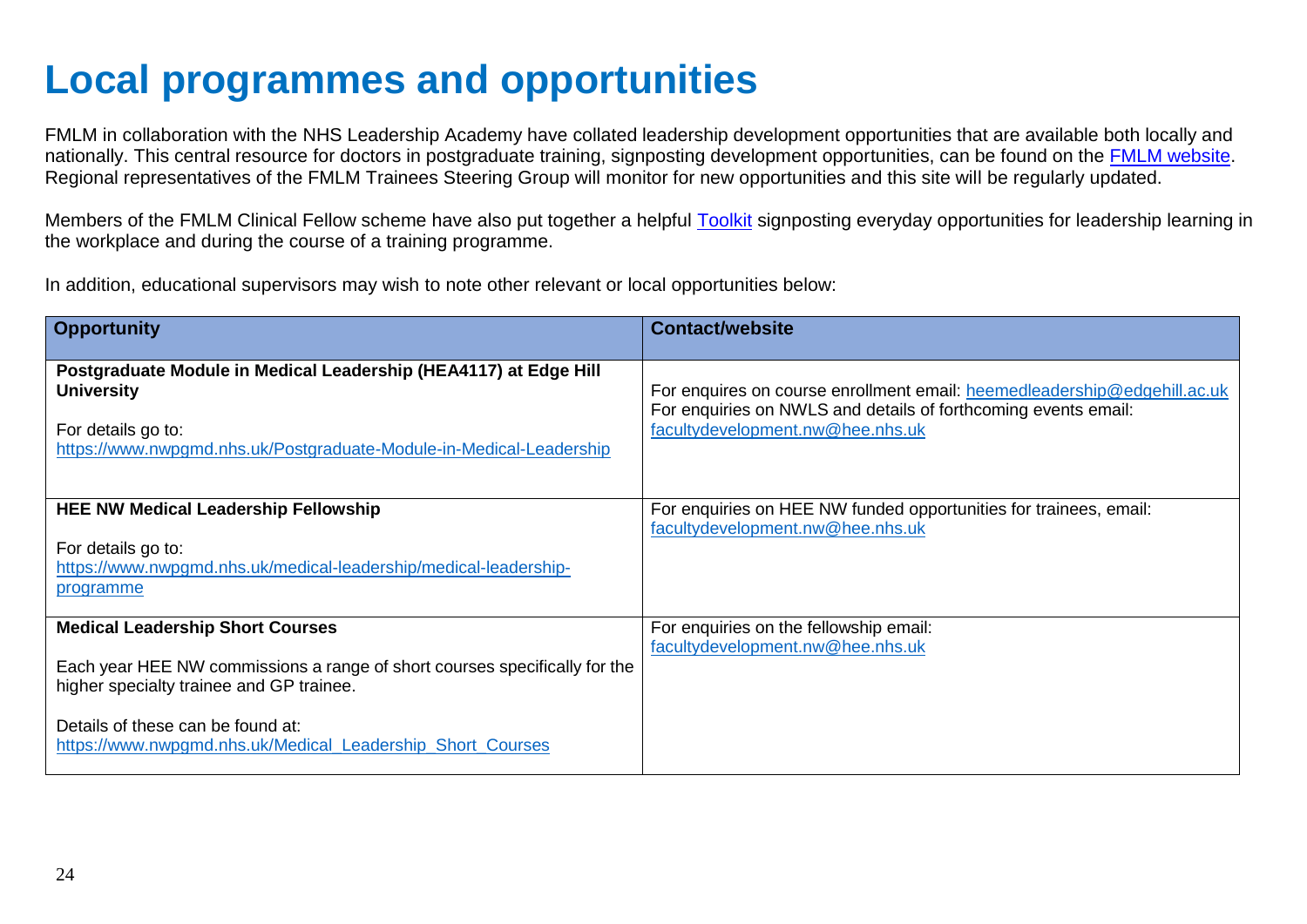| <b>North West Leadership Schools (NWLS)</b>                                                                                                                                                                                                                 | For enquiries on forthcoming courses email:                         |
|-------------------------------------------------------------------------------------------------------------------------------------------------------------------------------------------------------------------------------------------------------------|---------------------------------------------------------------------|
| The NWLS are a trainee-led initiative of HEE NW that aim to inspire and<br>develop leadership skills in medical trainees. The schools run events that<br>introduce trainees to leadership and signpost opportunities to develop their<br>interests further. | facultydevelopment.nw@hee.nhs.uk                                    |
| There are 3 committees across the North West: Cheshire & Mersey, Cumbria<br>& Lancashire and Greater Manchester. Each committee organises a variety<br>of leadership events throughout the year that target all trainees from FY1-<br>ST8.                  |                                                                     |
| Further details about the NWLS programme can be found at:<br>https://www.nwpgmd.nhs.uk/leadership school                                                                                                                                                    |                                                                     |
| <b>Mind Tools</b>                                                                                                                                                                                                                                           | For enquiries on Mind Tools email: facultydevelopment.nw@hee.nhs.uk |
| This is a library of online learning resources on leadership, management and<br>career skills. Mind Tools can be used to support the learning and development<br>of these skills.                                                                           |                                                                     |
| The toolkit can also be used by those supervising / supporting trainees to<br>identify resources that will help with their development needs.                                                                                                               |                                                                     |
| If you would like access to Mind Tools please complete the following<br>registration form at:<br>https://healtheducationyh.onlinesurveys.ac.uk/mindtools                                                                                                    |                                                                     |
| <b>HEE NW Conferences &amp; Events</b>                                                                                                                                                                                                                      |                                                                     |
| Spring Educators is a developmental event for Heads of School, TPDs and<br>DMES and takes place over 2 days in May.                                                                                                                                         |                                                                     |
| The Annual Medical Leadership & Education Conference is a one-day event<br>and takes place in September of each year.                                                                                                                                       |                                                                     |
| Details of the events are publicised on:<br>https://www.nwpgmd.nhs.uk/annual-educator-conference                                                                                                                                                            |                                                                     |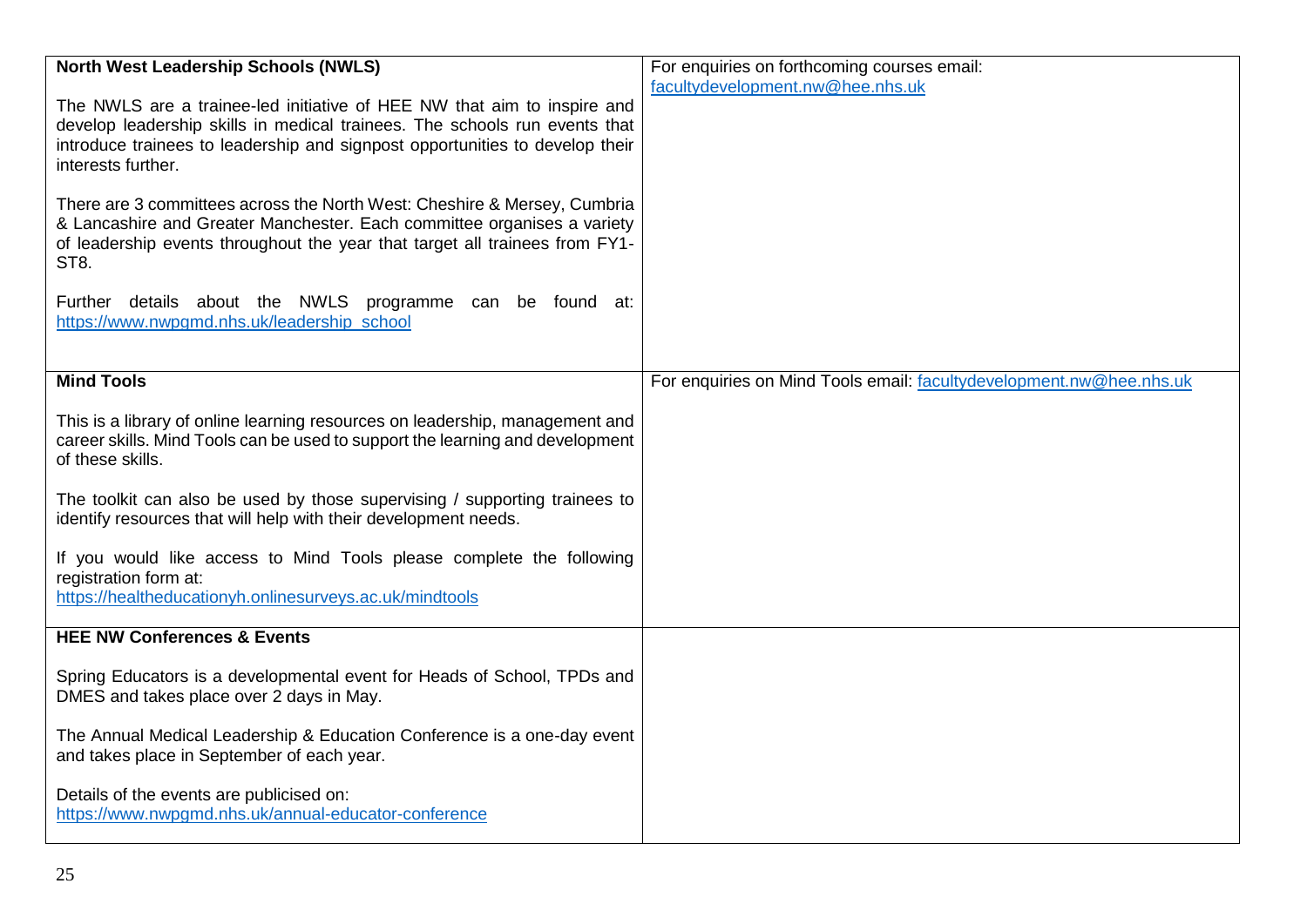## <span id="page-25-0"></span>**Recommended reading**

No reading list is ever complete, and not all readers will be interested in all the titles suggested. The intention is to signpost you to some of the more useful publications in recent years, exploring leadership styles, examining how you might enhance your own leadership and personal effectiveness, human factors, strategies to enhance clinical safety and how your own mindset and attitudes could hinder your progress and success as a leader. Many of these books can be downloaded as free audio titles, in addition to being available on e-readers and traditional format books. All were available to purchase February 2019.

### **Clinical leadership**

#### **[ABC of Clinical Leadership, 2nd Edition](https://www.amazon.co.uk/ABC-Clinical-Leadership-Tim-Swanwick/dp/1119134315/ref=sr_1_1?crid=37ZZCLHZ1L5EZ&keywords=abc+of+clinical+leadership&qid=1558119220&s=books&sprefix=abc+of+clinical+leade%2Cstripbooks%2C249&sr=1-1) Tim Swanwick and Judy McKimm**

The *ABC of Clinical Leadership* explores and develops the key principles of leadership and management. It outlines the scope of clinical leadership, emphasising its importance in the clinical context, especially for improving patient care and health outcomes in rapidly changing health systems and organisations. Using short illustrative case studies, the book takes a systematic approach to leadership of clinical services, systems and organisations; working with others and developing individual leadership skills. This second edition has been fully updated to reflect recent developments in the field, including current thinking in leadership theory, as well as a focus throughout on workforce development and working in multidisciplinary healthcare teams.

#### **Modern leadership tools and theories**

#### **[Leadership Plain and Simple](https://www.amazon.co.uk/Leadership-Plain-Simple-Financial-Times/dp/0273772414/ref=sr_1_1?crid=33SB8RY90L2AQ&keywords=leadership+plain+and+simple&qid=1558119353&s=books&sprefix=leadership+plain%2Cstripbooks%2C239&sr=1-1) Steve Radcliffe**

Described by *The Times* as the 'no-nonsense approach…shaking up the world of leadership', this book really does offer instantly-applicable advice. It contains no jargon or irrelevant theory, just practical insights, straightforward actions and simple guidelines to accelerate your growth as a leader. Whether you need guidance to lead an organisation or team or just want to feel more confident and effective at work, this book will show you how.

#### **[Consiglieri: Leading from the Shadows](https://www.amazon.co.uk/Consiglieri-Leading-Shadows-Richard-Hytner/dp/1781250464/ref=sr_1_fkmrnull_1?keywords=Consiglieri%3A+Leading+from+the+Shadows&qid=1558119414&s=books&sr=1-1-fkmrnull) Richard Hytner**

Hytner suggests it is time to celebrate the second-in-command, the *consiglieri*: Merlin to King Arthur, Al Gore to Bill Clinton, Rasputin to the Russian Royal Family. These are the deputies, Vice-Presidents, Chief Operating Officers, Chief Financial Officers, Department Heads etc. Supremacy comes with drawbacks (one of which is that everyone wants your job) and influence, authority and power can be found in much more interesting places than behind the CEO's desk. *Consiglieri* brings together historical examples, insights into Stalin, JFK, Winnie the Pooh and Eeyore, interviews with leaders in sport, business, politics and music and cutting-edge research from psychologists and academics to produce a fresh (and refreshing) approach to leadership.

#### **[The New Leaders: Transforming the Art of Leadership](https://www.amazon.co.uk/New-Leaders-Transforming-Art-Leadership/dp/0751533815) Daniel Goleman, Richard Boyatzis and Annie McKee**

Goleman argues that emotionally intelligent leaders are now 'must-haves' for business today. But many readers have been left with, So now what do I do? *The New Leaders* answers that question by laying out the map for transforming leadership in individuals, in teams and organisations.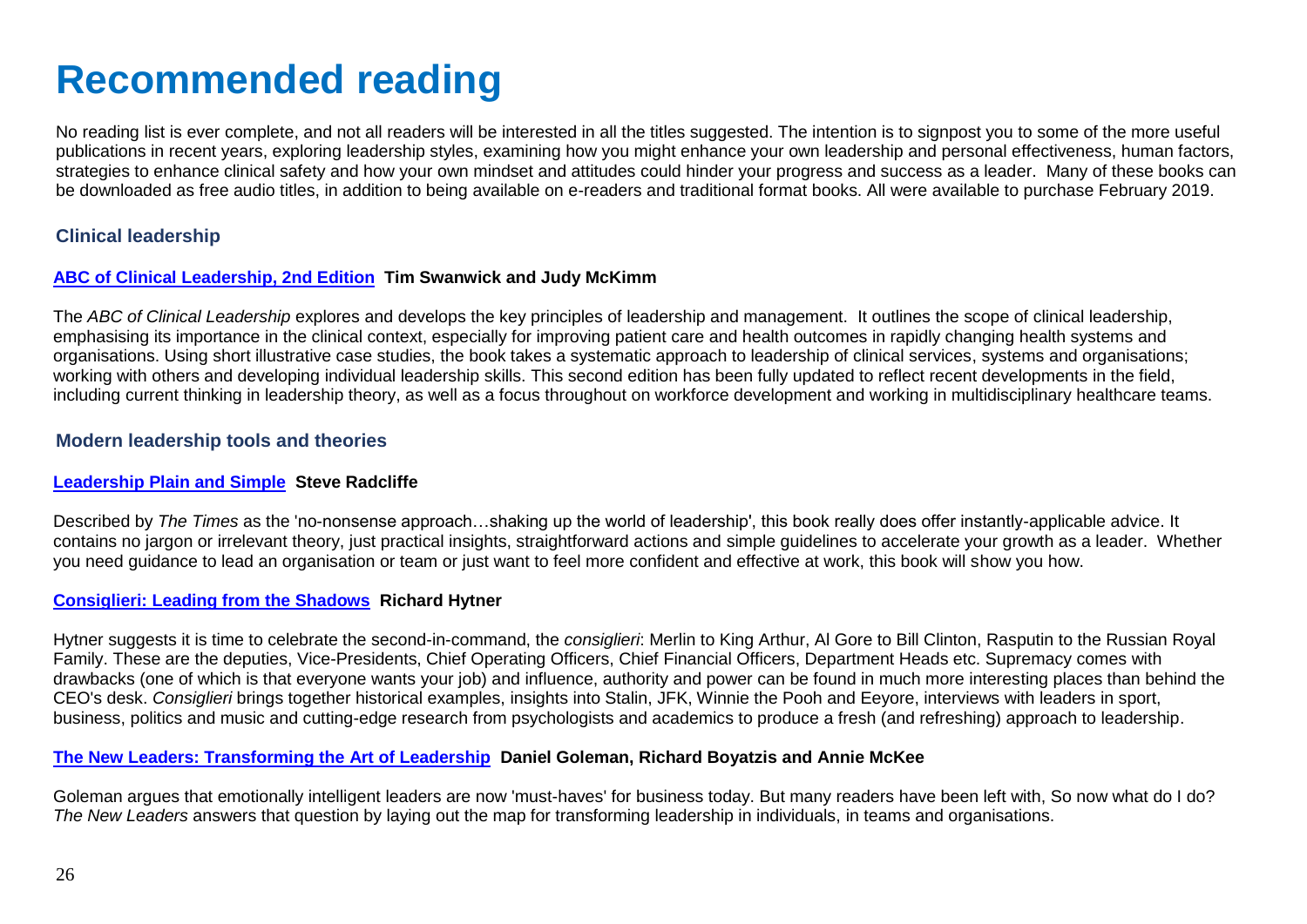#### **[The 7 Habits of Highly Effective People](https://www.amazon.co.uk/Habits-Highly-Effective-People/dp/0684858398/ref=sr_1_1?keywords=The+7+Habits+of+Highly+Effective+People&qid=1558119692&s=books&sr=1-1) Stephen Covey**

A holistic, integrated, principle-centred approach for solving personal and professional problems. With penetrating insights and pointed anecdotes, Covey reveals a step-by-step pathway for living with fairness, integrity, honesty and human dignity - principles that give us the security to adapt to change, and the wisdom and power to take advantage of the opportunities that change creates. The adaptive action framework introduces a simple, common sense process to guide organizations and people through uncertain times.

#### **[Adaptive Action: Leveraging Uncertainty in your organization](https://www.amazon.co.uk/Adaptive-Action-Leveraging-Uncertainty-Organization/dp/0804787115/ref=sr_1_1?keywords=Adaptive+Action%3A+Leveraging+Uncertainty+in+your+organization&qid=1558119820&s=books&sr=1-1-catcorr) Glenda Eoyang and Royce Holladay**

What? So what? Now what? Three deceptively simple questions invite you and your organization to devise solutions and improve performance across multiple challenging situations.

#### **[Coaching and Mentoring at work](https://www.amazon.co.uk/Coaching-Mentoring-at-Work-3rd/dp/0335226922/ref=sr_1_1?keywords=Coaching+and+Mentoring+at+work&qid=1558119872&s=books&sr=1-1) Mary Connor and Julia Pokora**

Coaching is a pretty mainstream activity in many large, and small, organizations. This book focuses on the common ground between coaching and mentoring, offering key principles for effective practice. It is useful for trainers and trainees in medicine, and the authors have provided coaching training to postgraduate medical and dental education departments.

#### **Human factors and clinical safety**

#### **[Safer Healthcare: Strategies for the Real World](https://www.amazon.co.uk/Safer-Healthcare-Strategies-Real-World/dp/3319255576/ref=sr_1_fkmrnull_1?keywords=Safer+Healthcare%3A+Strategies+for+the+Real+World&qid=1558120024&s=books&sr=1-1-fkmrnull) Charles Vincent & Rene Amalberti**

The authors of this book set out a system of safety strategies and interventions for managing patient safety on a day-to-day basis and improving safety over the long term. These strategies are applicable at all levels of the healthcare system from the frontline to the regulation and governance of the system.

#### **[Complications: A Surgeon's Notes on an Imperfect Science](https://www.amazon.co.uk/Complications-Surgeons-Notes-Imperfect-Science/dp/1846681324/ref=sr_1_1?keywords=Complications%3A+A+Surgeon%E2%80%99s+Notes+on+an+Imperfect+Science&qid=1558120104&s=books&sr=1-1) Atul Gawande**

Gawande's first book is a series of essays on medical issues that arise in the life of a surgeon. There's some history of medicine, some looking towards the future, some powerful stories of the everyday life of a surgeon, and some thoughts on ethics (when should the doctor be paternalistic - for example, not wanting to take responsibility for complex decisions on the care of his own child,) the training of surgeons - obviously they need training but they aren't so good while they are practising.

#### **[The Checklist Manifesto](https://www.amazon.co.uk/Checklist-Manifesto-Things-Right-Gawande/dp/1846683149) Atul Gawande**

Avoidable failures are common, and the reason is simple: the volume and complexity of our knowledge has exceeded our ability to consistently deliver it correctly, safely or efficiently. Gawande makes a compelling argument for the checklist, which he believes to be the most promising method available in surmounting failure. The checklist is an essential tool in virtually every area of our lives, and Gawande explains how breaking down complex, high pressure tasks into small steps can radically improve everything from airline safety to heart surgery survival rates.